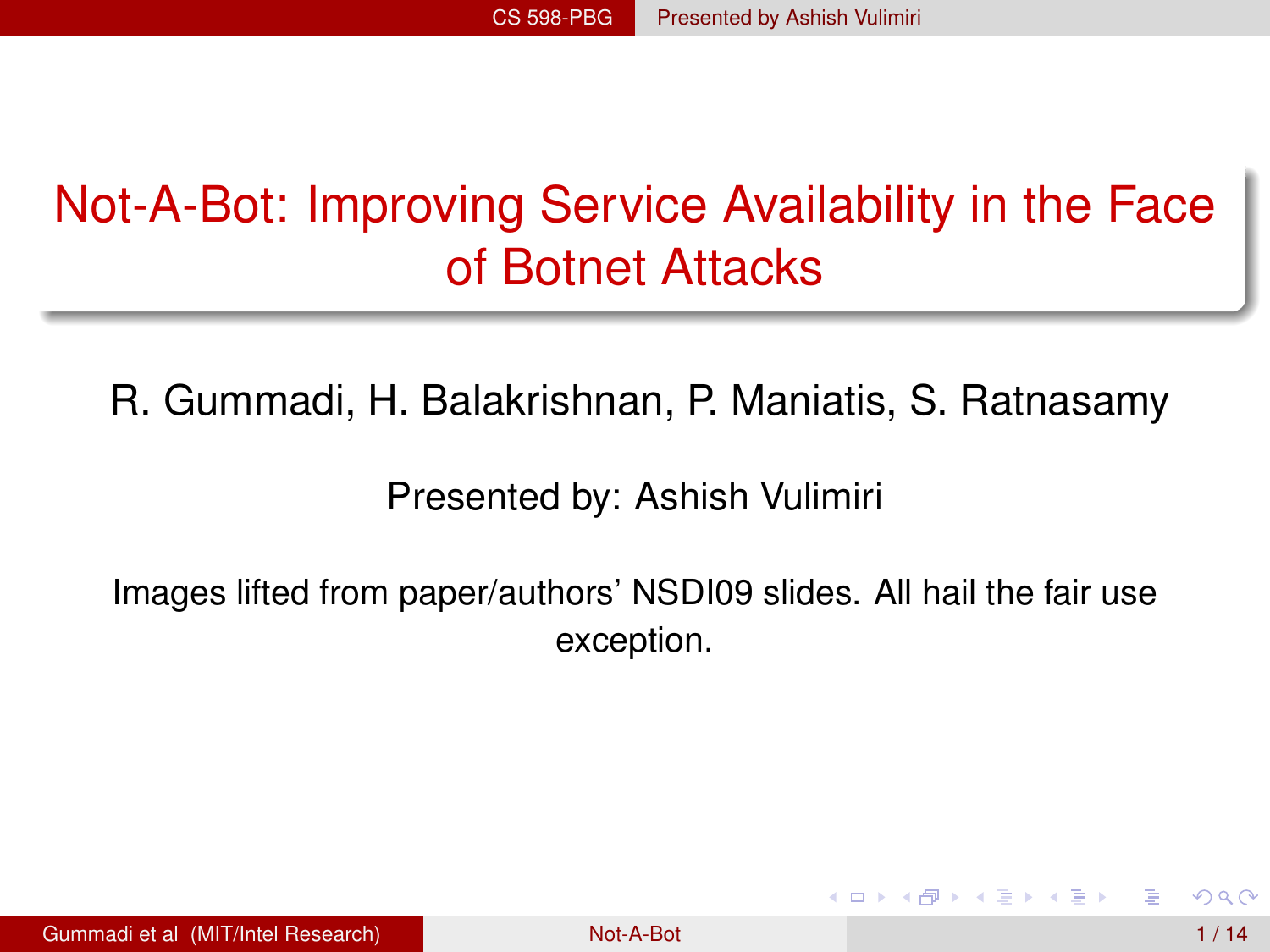重

K ロ ▶ K 御 ▶ K 君 ▶ K 君 ▶ ...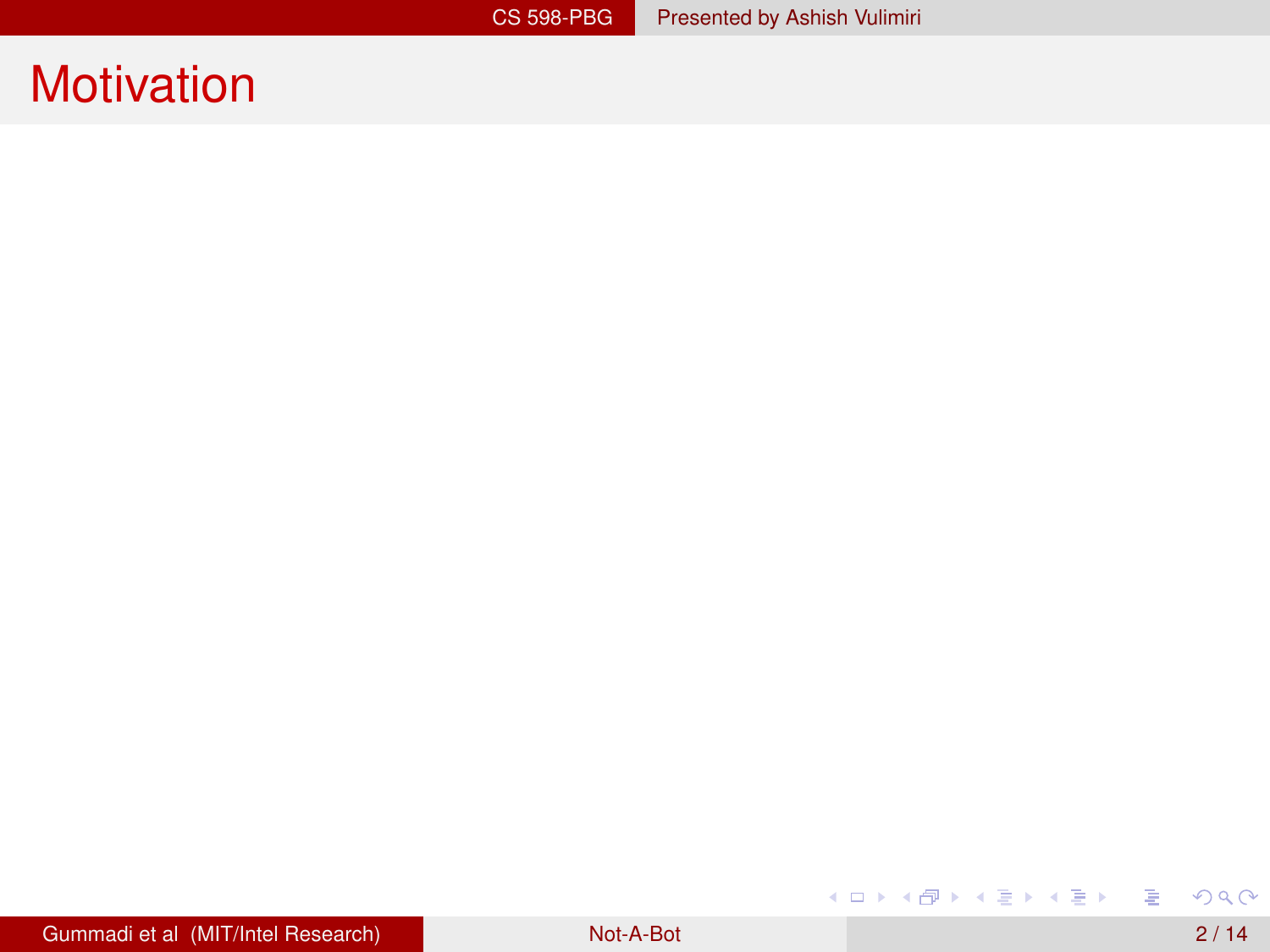• Botnets: bad

重

メロトメ 御 トメ 差 トメ 差 トー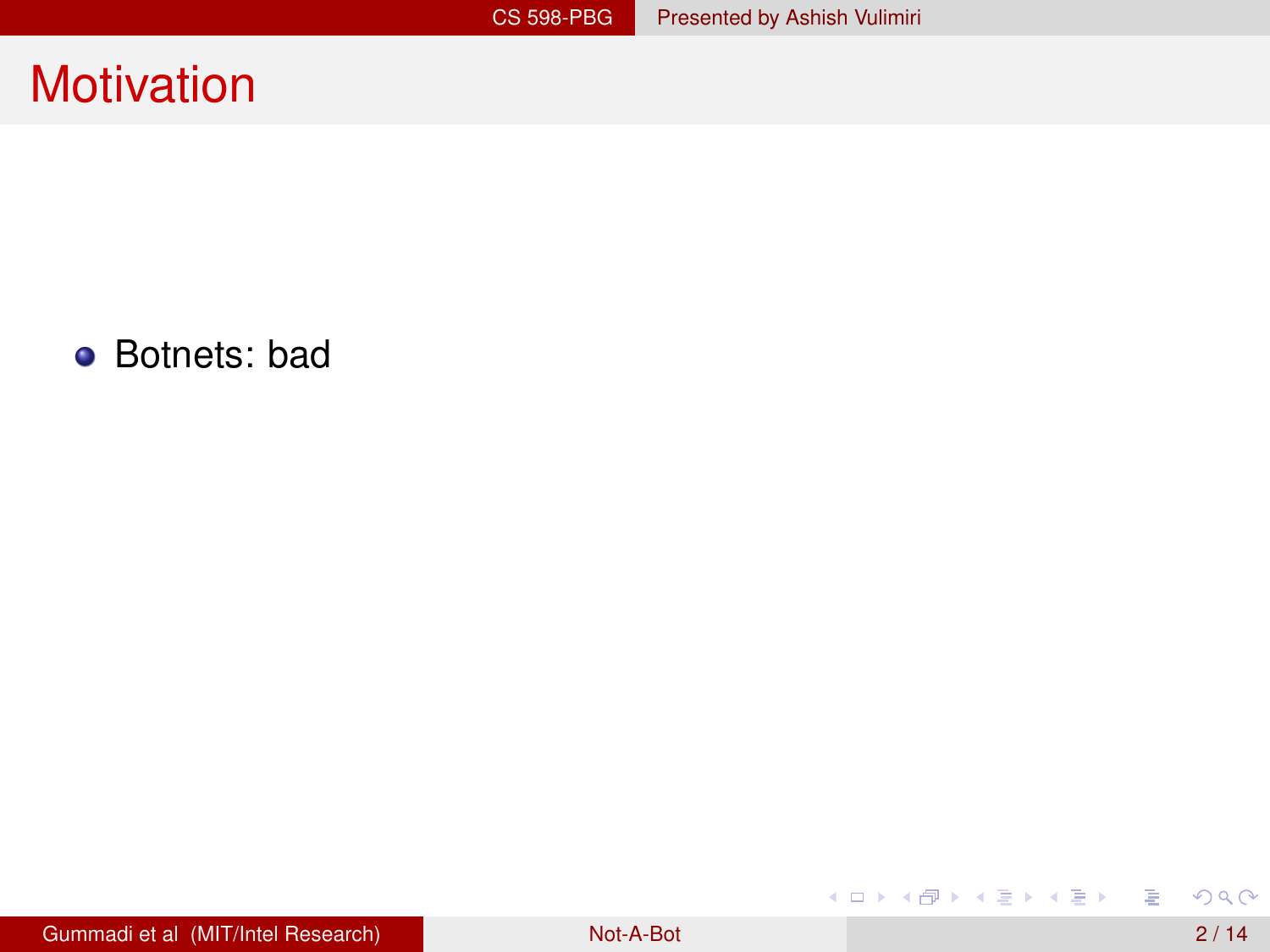#### • Botnets: bad

- Spam
- DDoS
- **•** Click-fraud

重

メロトメ 御 トメ 君 トメ 君 ト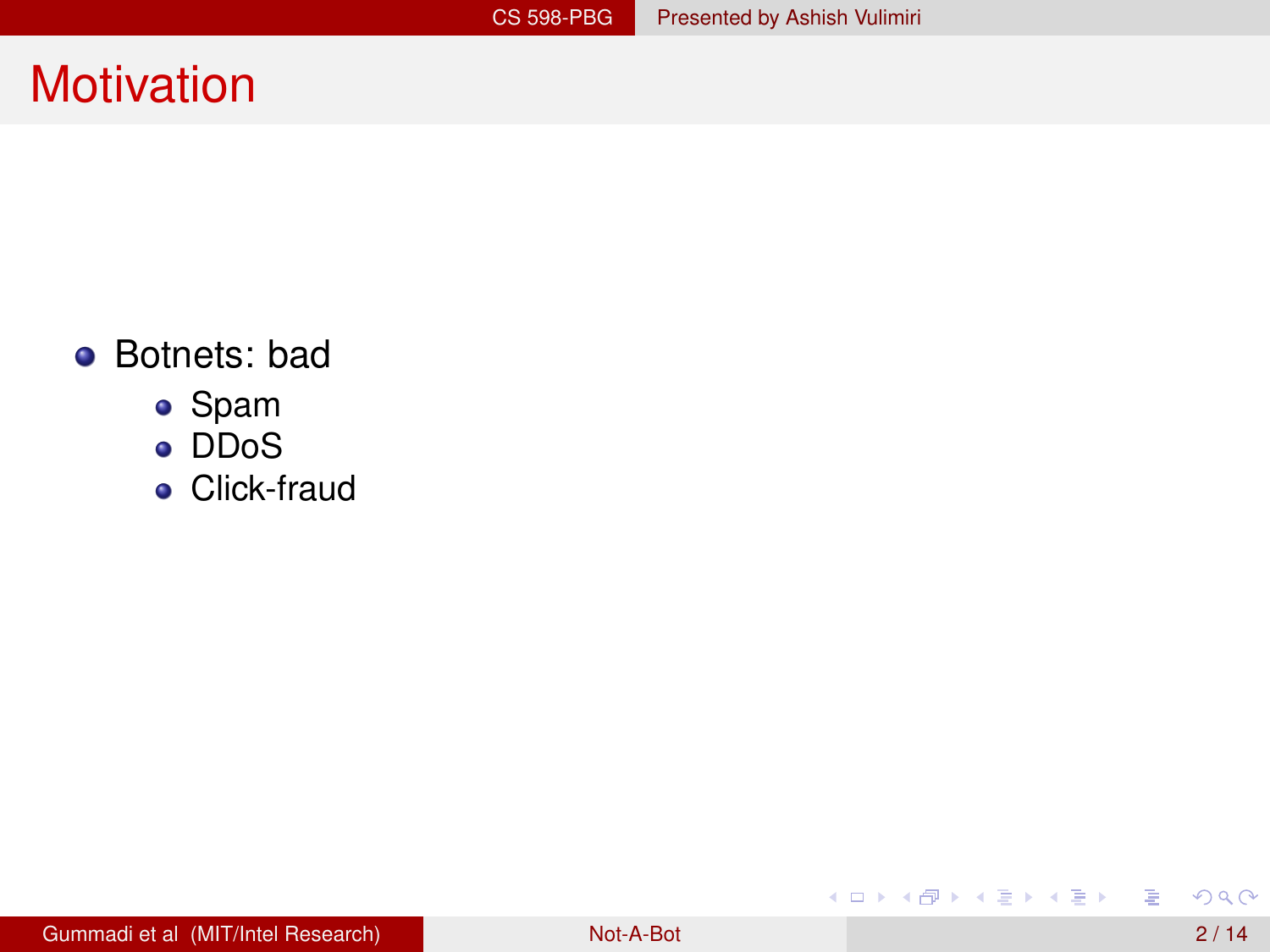- Botnets: bad
	- Spam
	- DDoS
	- **•** Click-fraud

#### • Problem: cannot distinguish bot/human requests

活

K ロ × K 御 × K 唐 × K 唐 × 1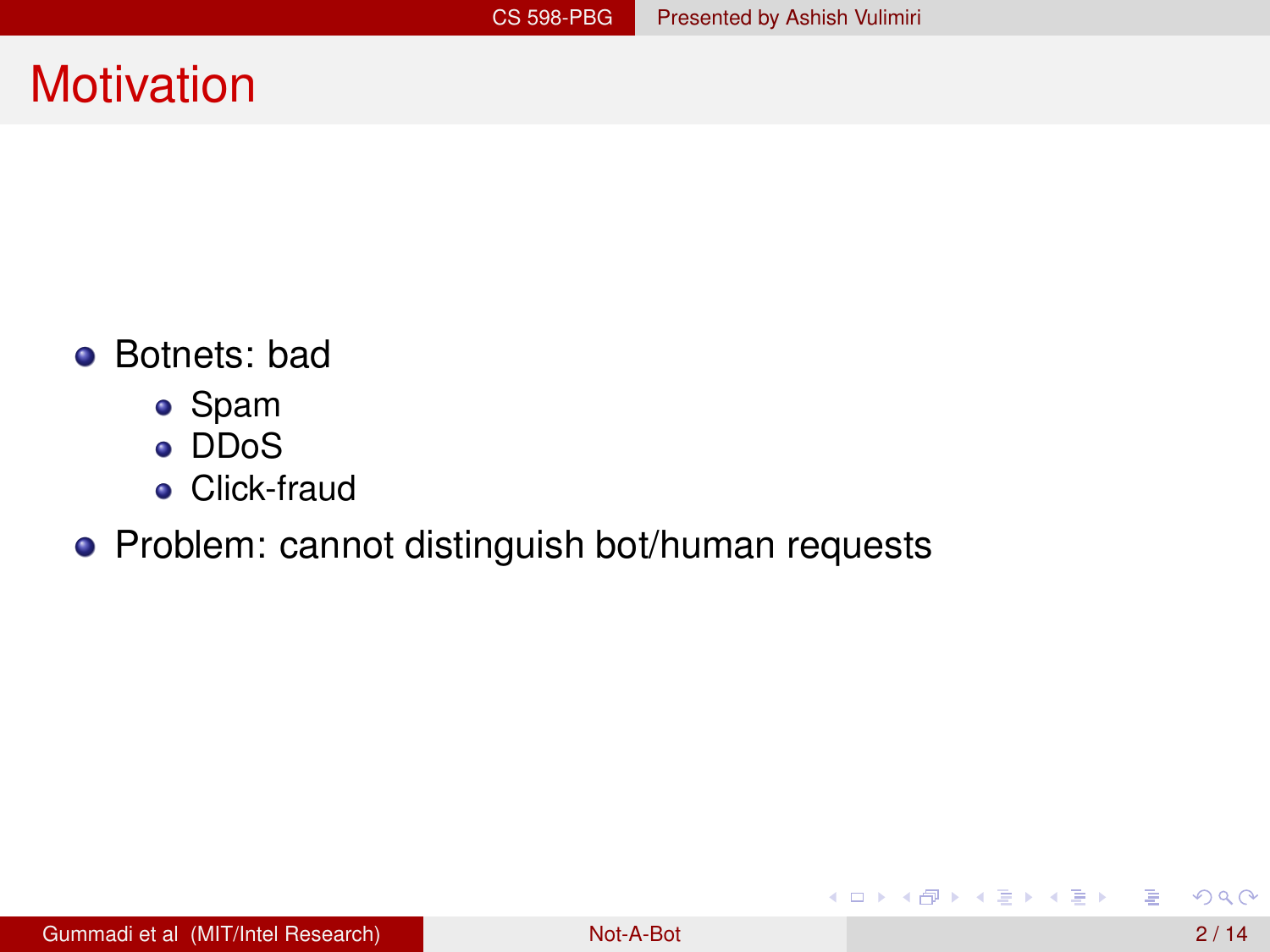- Botnets: bad
	- Spam
	- DDoS
	- **•** Click-fraud
- Problem: cannot distinguish bot/human requests
- Will solving this issue always help?

E

K ロ ⊁ K 倒 ≯ K 君 ⊁ K 君 ⊁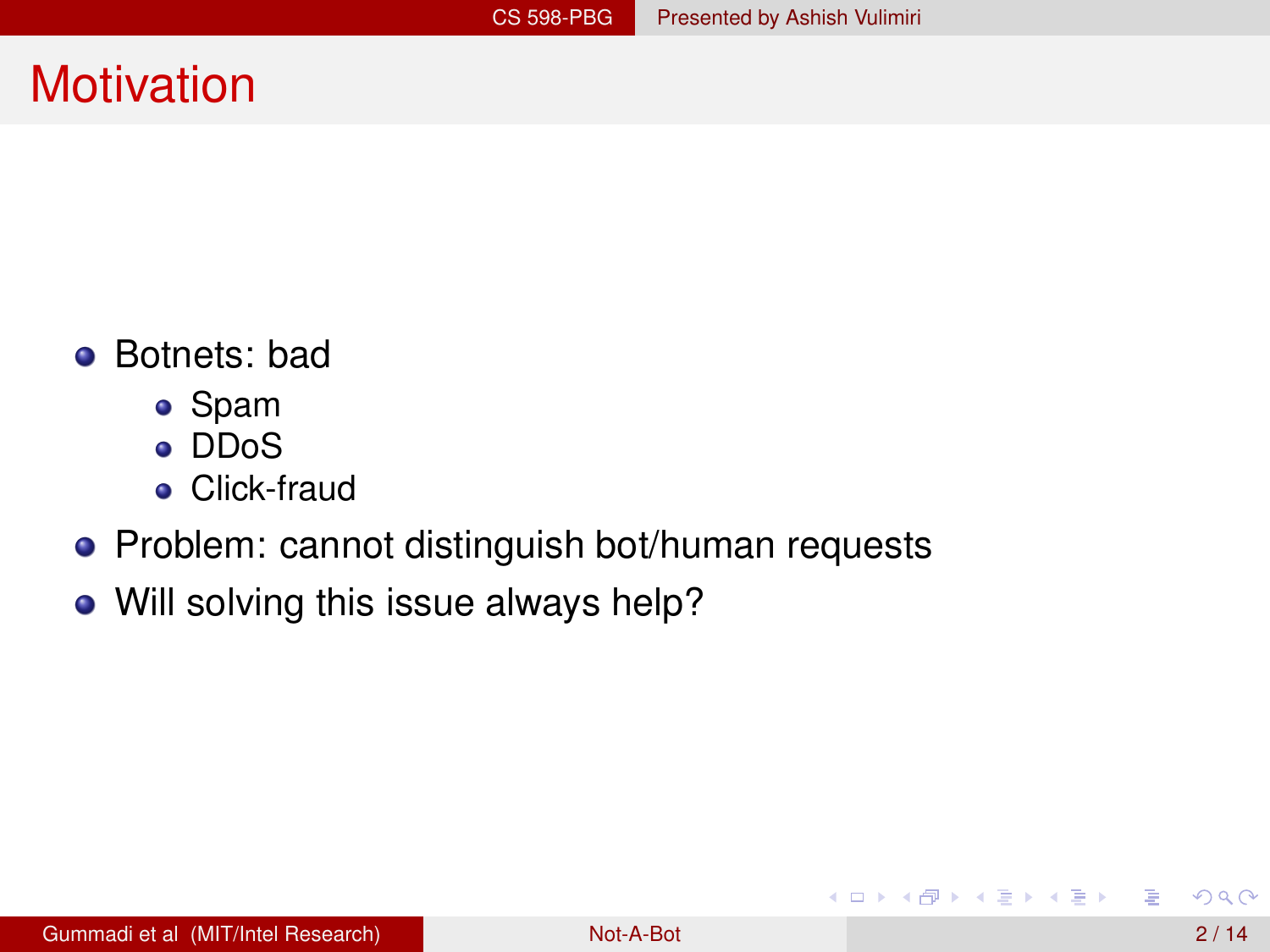# Related Work

- Application-specific schemes
	- Bandwidth/computation based payment schemes for DoS
	- Sender authentication schemes like SPF, DomainKeys for spam control
- **Human-activity detection** 
	- CAPTCHAs

4 0 8 1  $\leftarrow$   $\leftarrow$   $\leftarrow$ 

**REPAREM**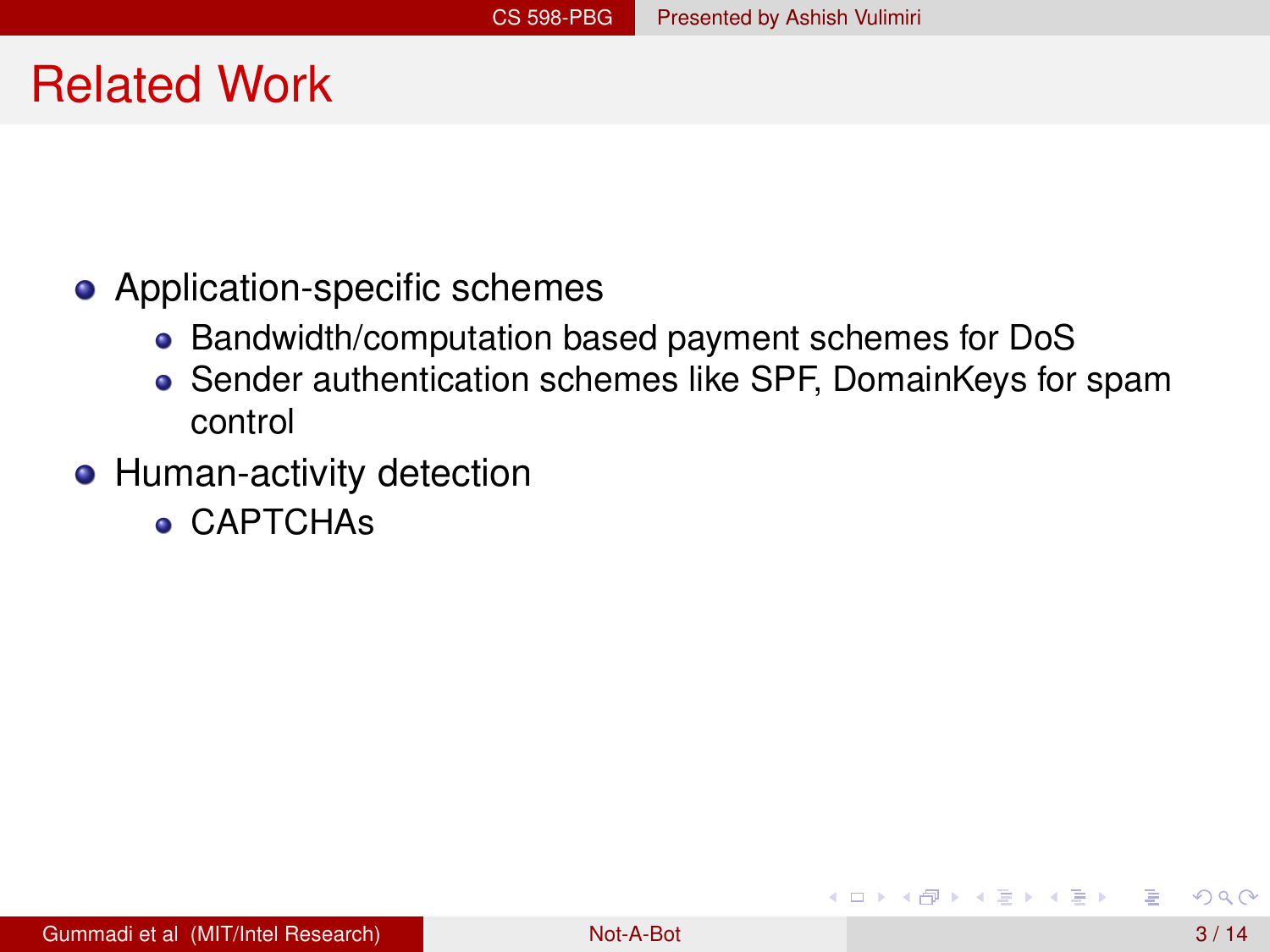# Related Work

- Application-specific schemes
	- Bandwidth/computation based payment schemes for DoS
	- Sender authentication schemes like SPF, DomainKeys for spam control
- **Human-activity detection** 
	- CAPTCHAs
- Secure execution environments
	- Pioneer
	- XOM
	- TPM, vTPM

4 0 8 1  $\overline{AB}$ 

医单位 医单位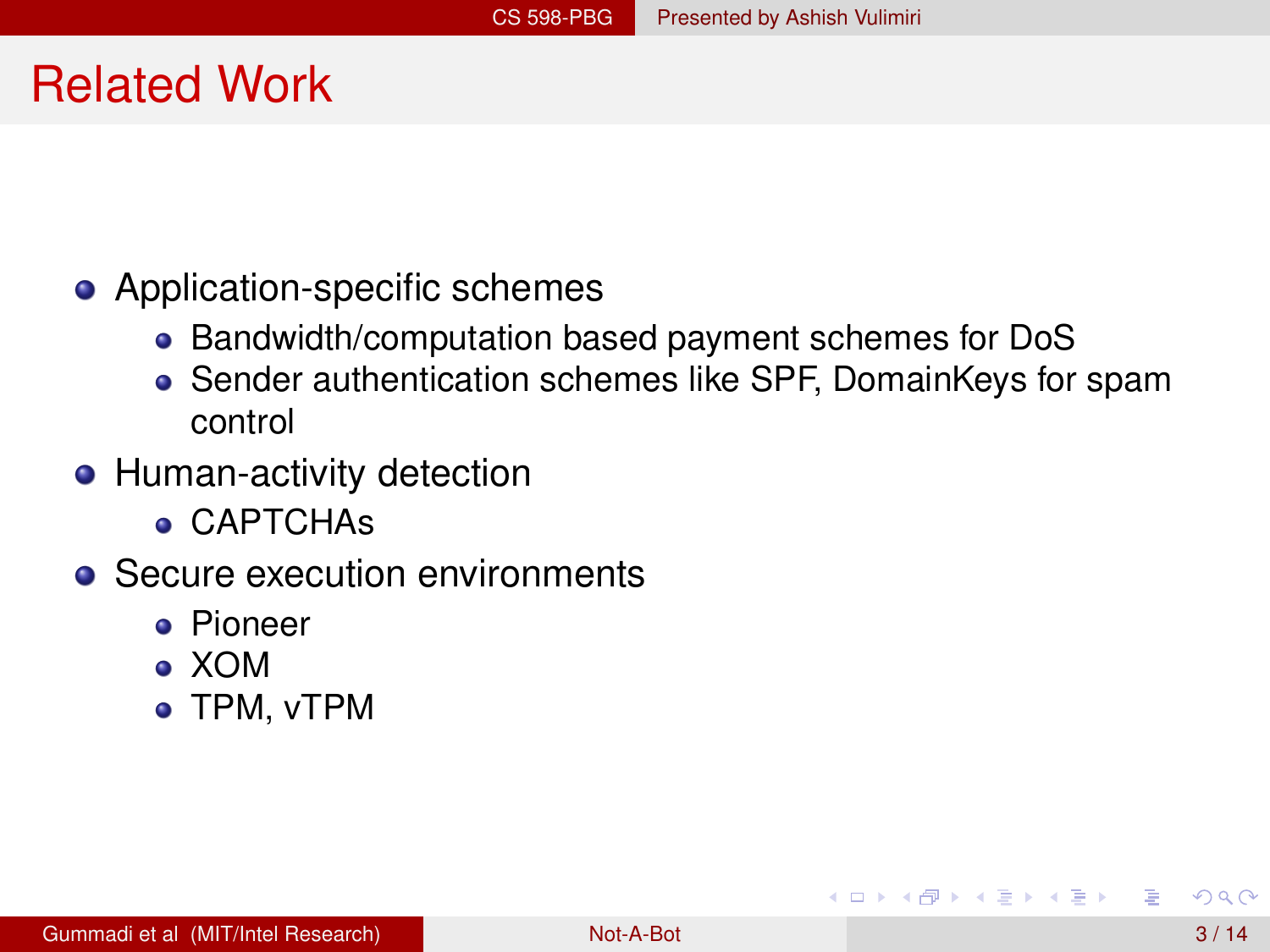#### TPM

- **•** Trusted base
- Cryptographic coprocessor
- Not-A-Bot uses:
	- Platform configuration registers
	- Sealed storage
		- Can seal values, signed by TPM's internal key, along with guard conditions on the value of PCRs
	- Direct anonymous attestation

イロト イ押 トイラト イラト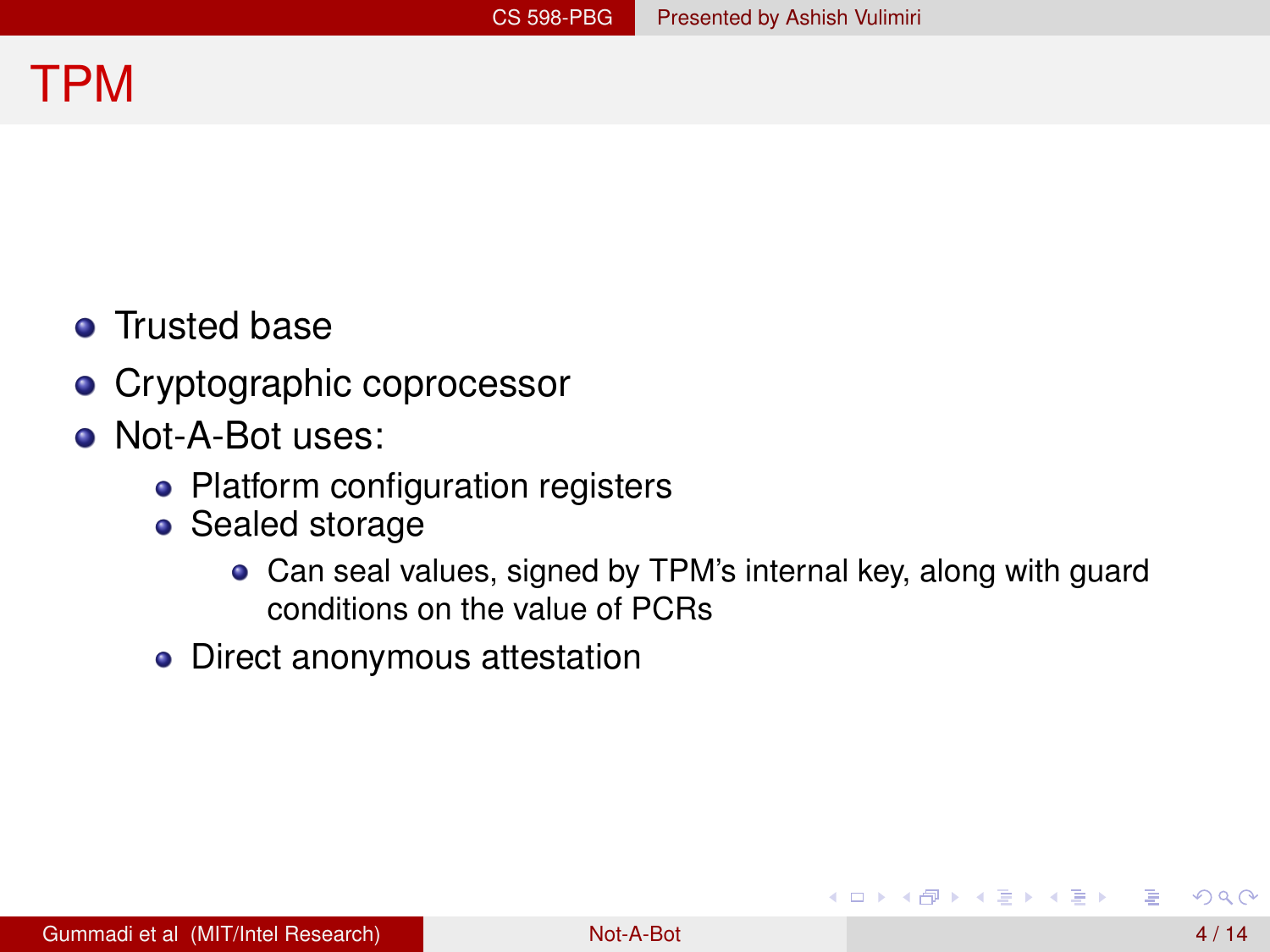# Not-A-Bot



- Chain of trust from attester to verifier
- When requested, attester checks and signs off on human originated actions
- Guaranteed human requests can be given higher priority at server
- Granularity is request level, not host level human requests from compromised hosts might benefit イロト イ押ト イヨト イヨト  $\Omega$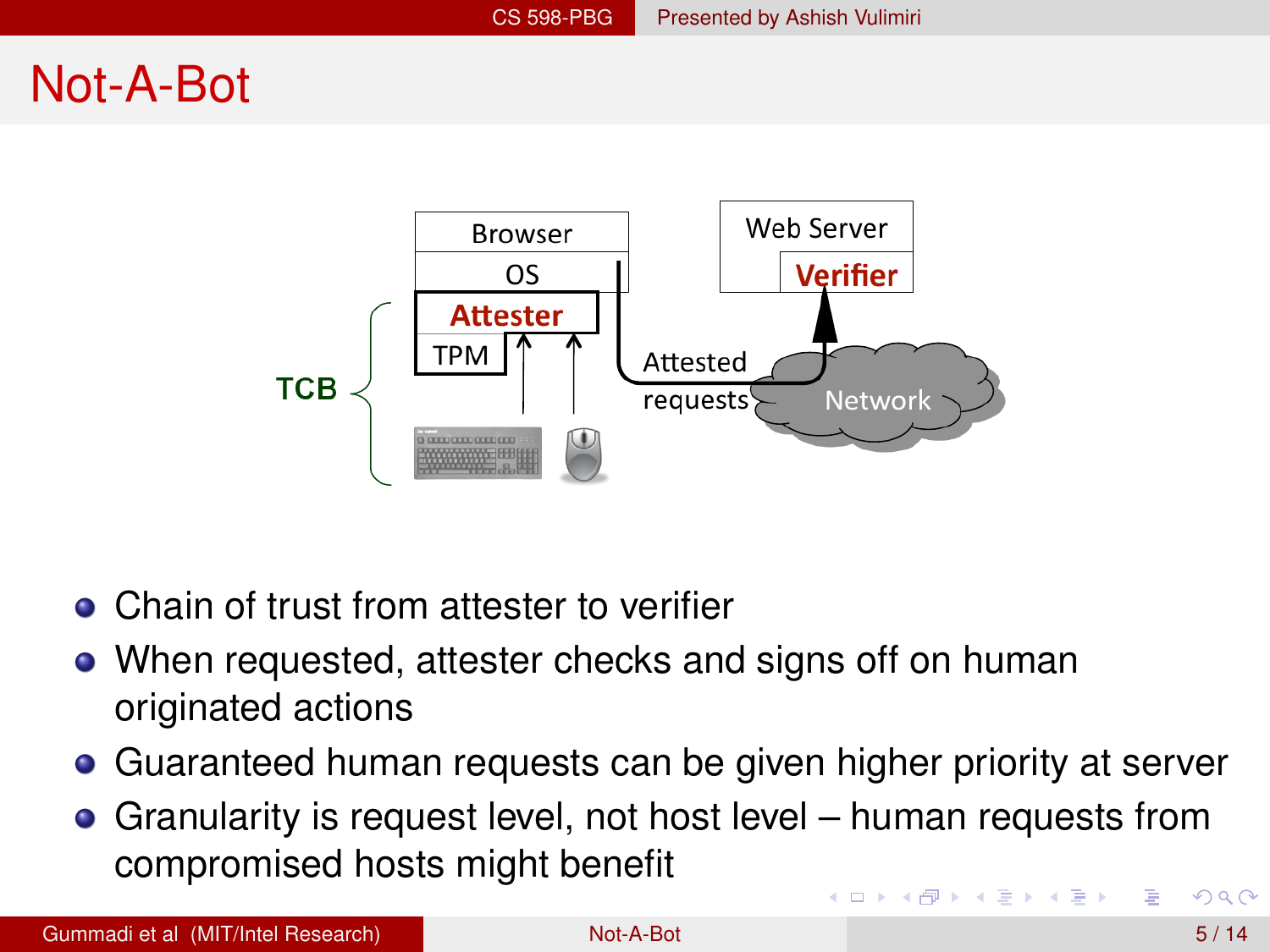重

イロトメ 御 トメ 君 トメ 君 トッ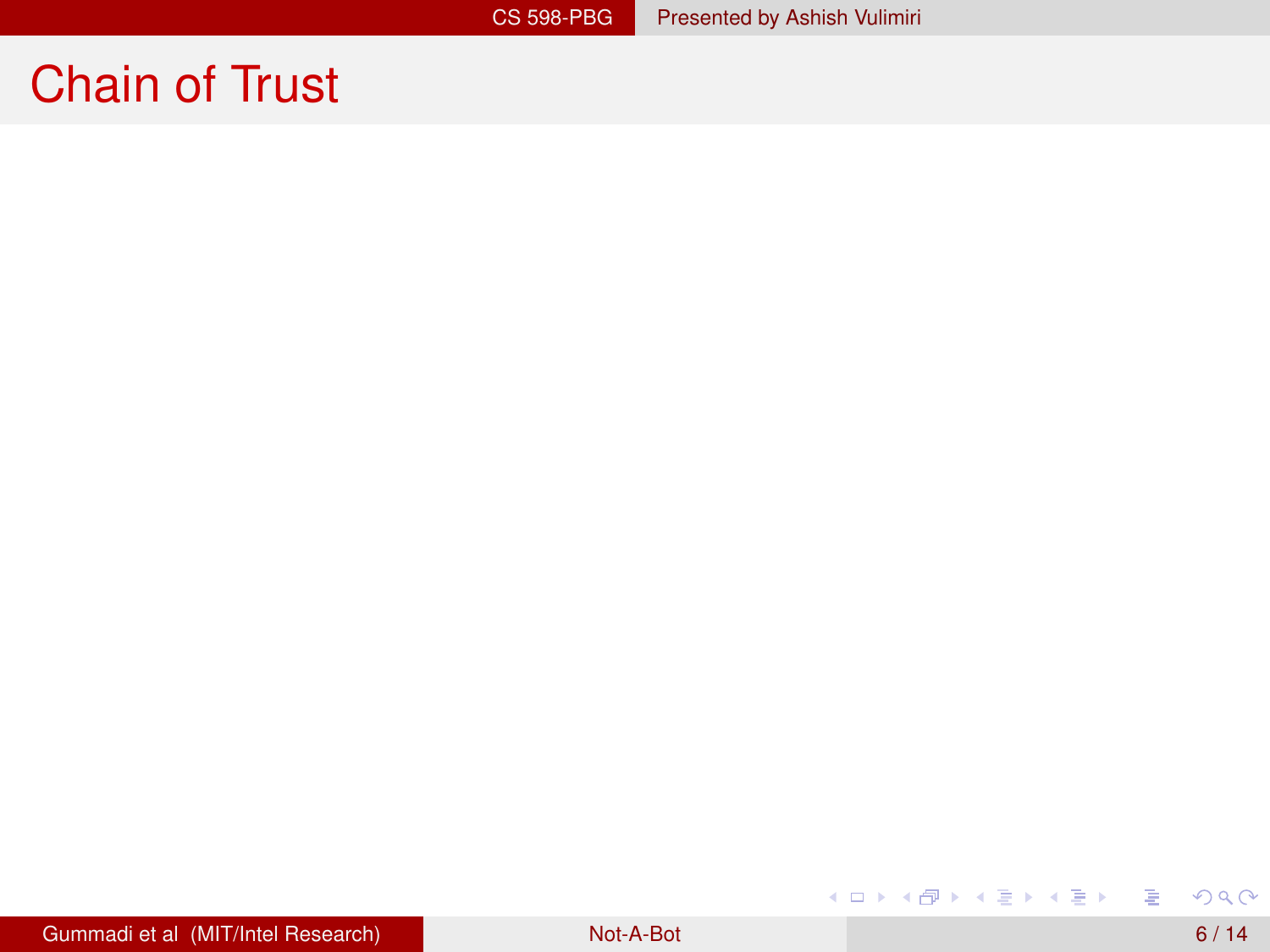#### • PCRs are used to provide verifiable bootup

活

メロメメ 御 メメ きょく モメー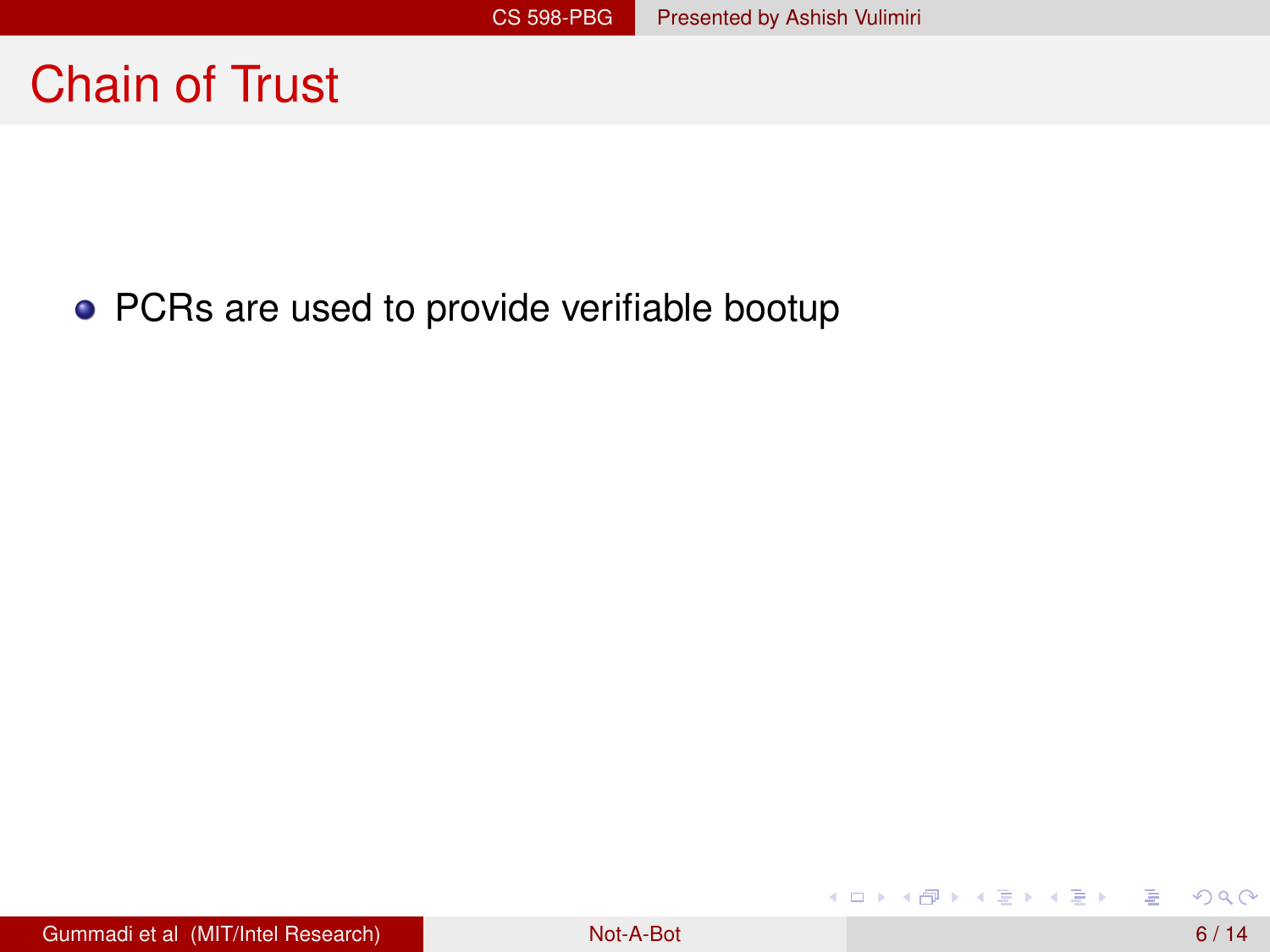- PCRs are used to provide verifiable bootup
- When attester is installed, private information sealed using TPM, with BIOS and attester code hashes as guards. Private info includes:
	- Private key κ*priv*
	- Information needed to create a signed certificate for DAA. This is NOT a shared secret

A + + = + + = +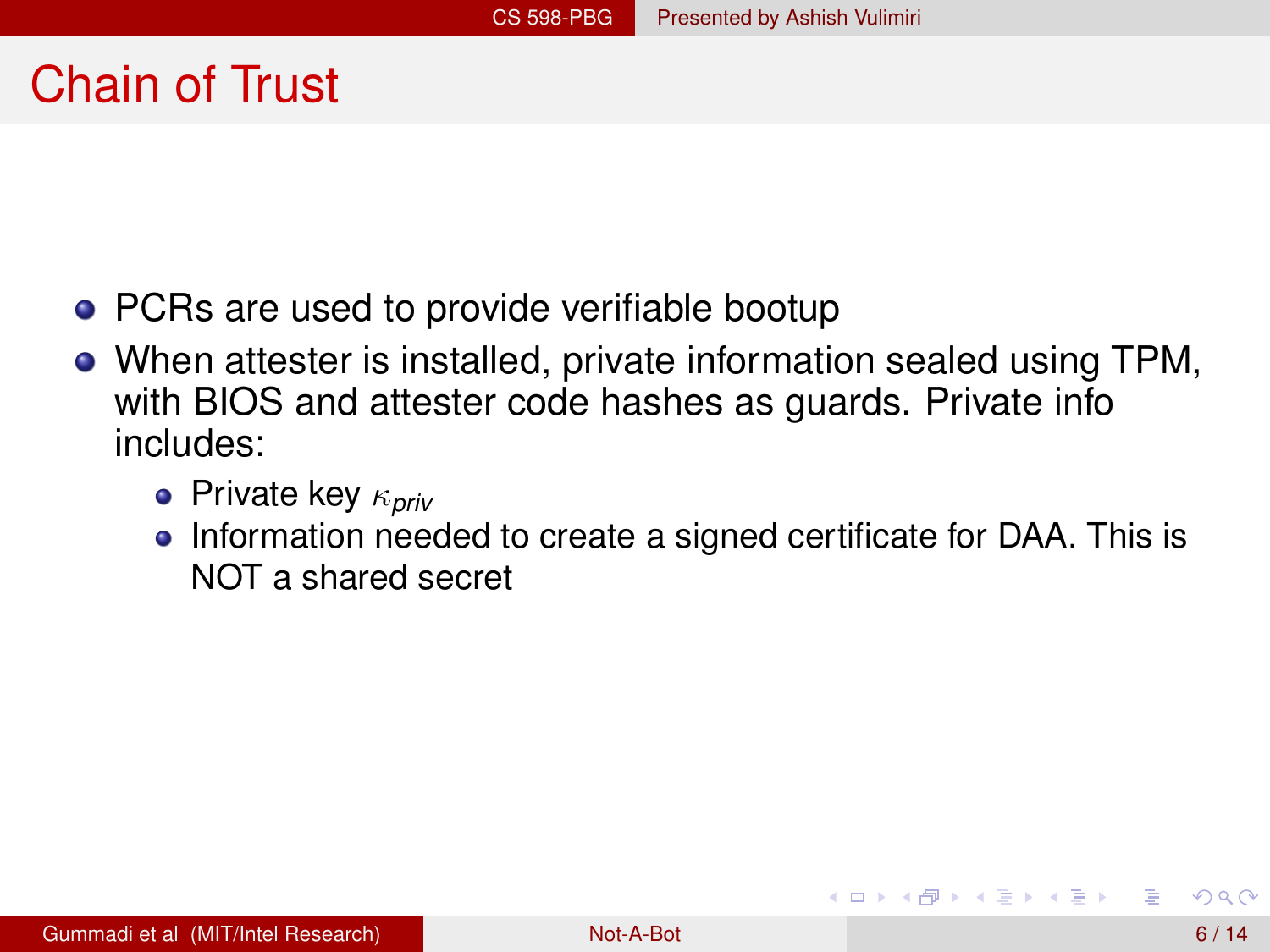- PCRs are used to provide verifiable bootup
- When attester is installed, private information sealed using TPM, with BIOS and attester code hashes as guards. Private info includes:
	- Private key κ*priv*
	- Information needed to create a signed certificate for DAA. This is NOT a shared secret
- TPM allows unsealing only if BIOS and attester hashes match so if attester code is changed, key can't be accessed

 $\mathcal{A}$   $\overline{\mathcal{B}}$   $\rightarrow$   $\mathcal{A}$   $\overline{\mathcal{B}}$   $\rightarrow$   $\mathcal{A}$   $\overline{\mathcal{B}}$   $\rightarrow$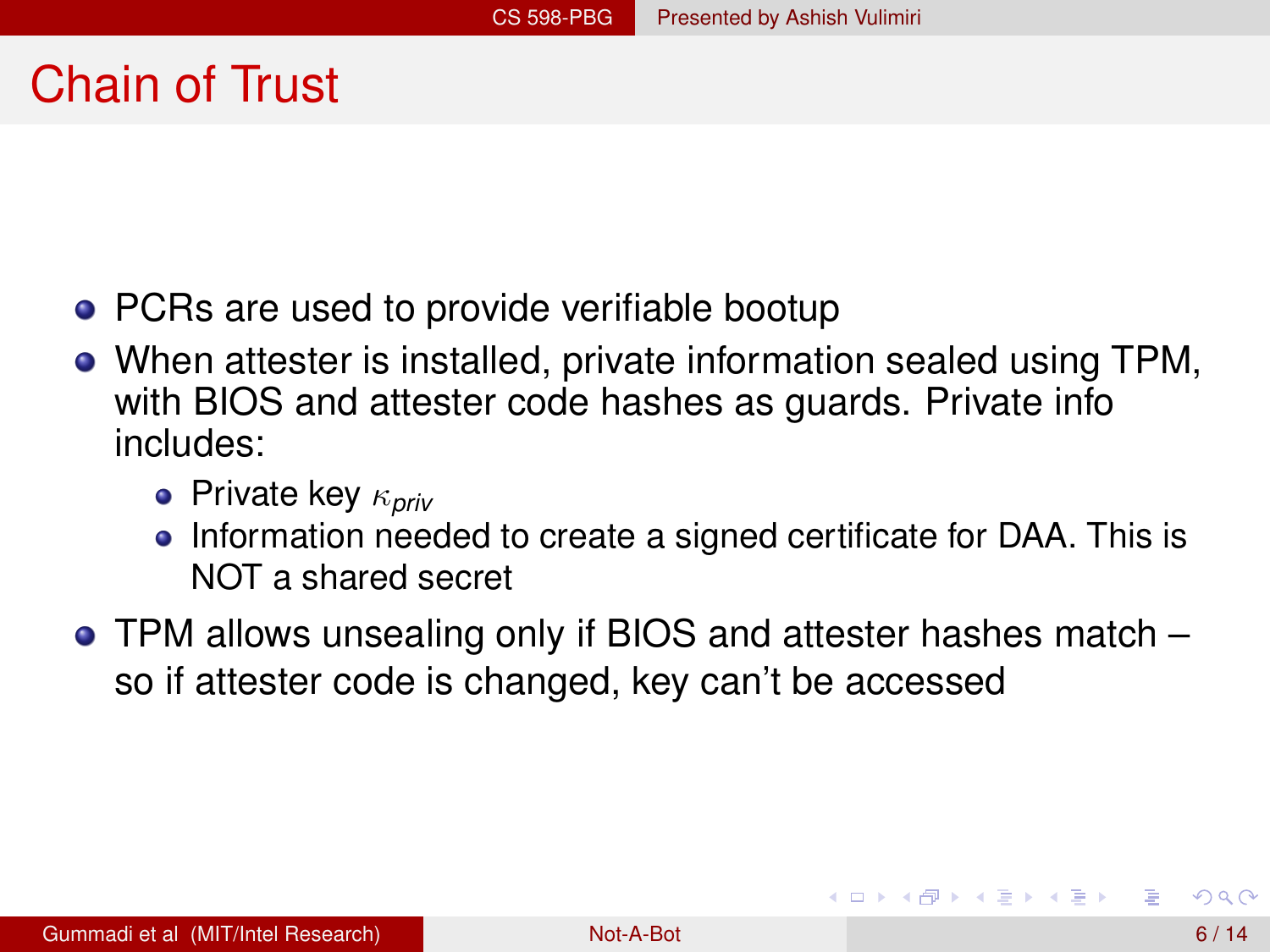重

イロトメ 御 トメ 君 トメ 君 トッ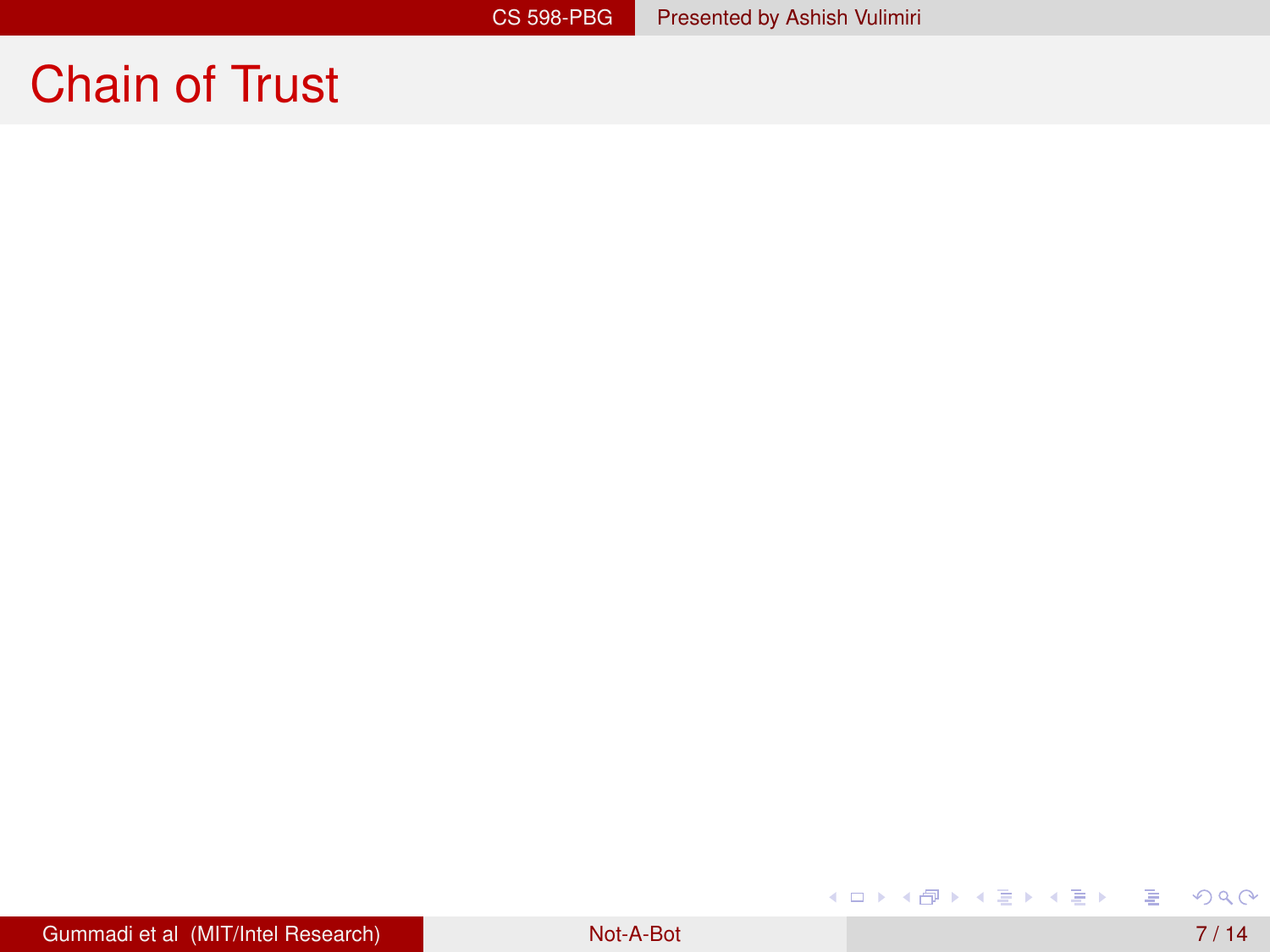Application (at client) must request attestation locally from the attester and send to verifier to authenticate that a request is human-generated

K ロ ⊁ K 倒 ≯ K 君 ⊁ K 君 ⊁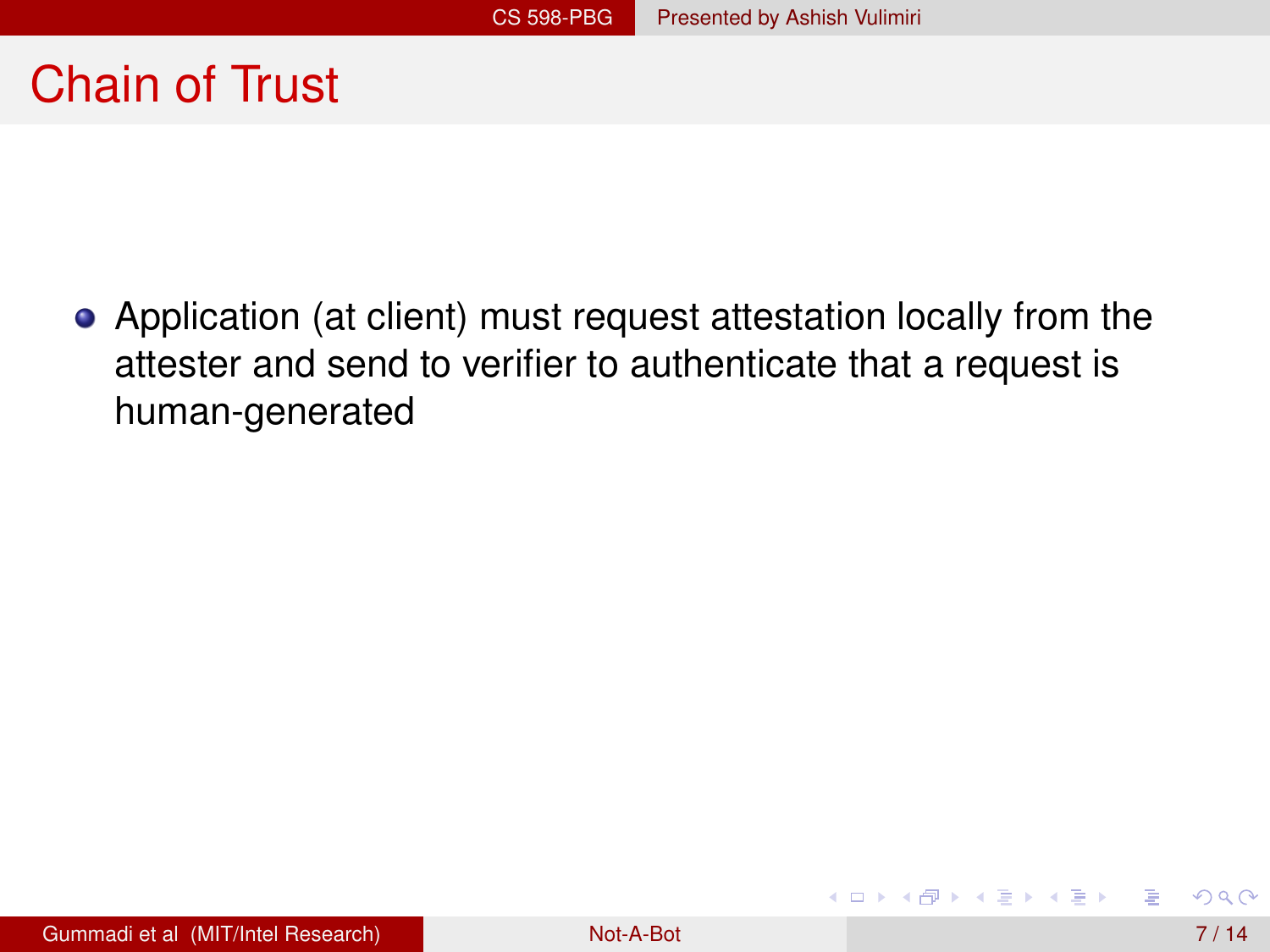- Application (at client) must request attestation locally from the attester and send to verifier to authenticate that a request is human-generated
- An attestatation is of the form  $\langle a, \text{sign}(\kappa_{\text{priv}}, a), C \rangle$ , where *a* is the attestation information and *C* is a certificate that attester uses with the DAA protocol to prove integrity to the verifier

**REPAREM**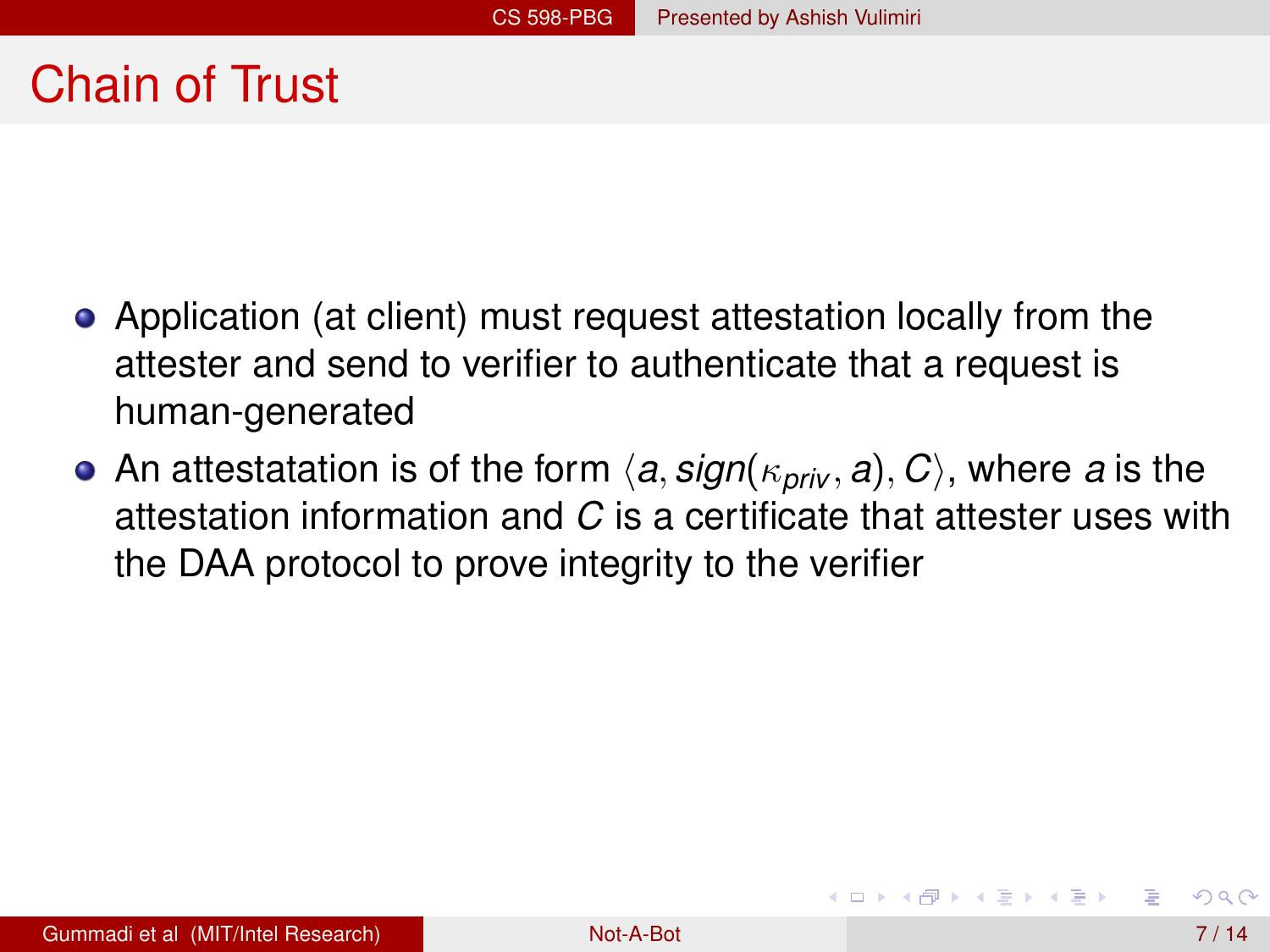- Application (at client) must request attestation locally from the attester and send to verifier to authenticate that a request is human-generated
- An attestatation is of the form  $\langle a, \text{sign}(\kappa_{\text{priv}}, a), C \rangle$ , where *a* is the attestation information and *C* is a certificate that attester uses with the DAA protocol to prove integrity to the verifier
- Necessary component of *a*: nonce *n*, which the verifier stores to ensure client is not replaying authentications

イロト イ押 トイラト イラト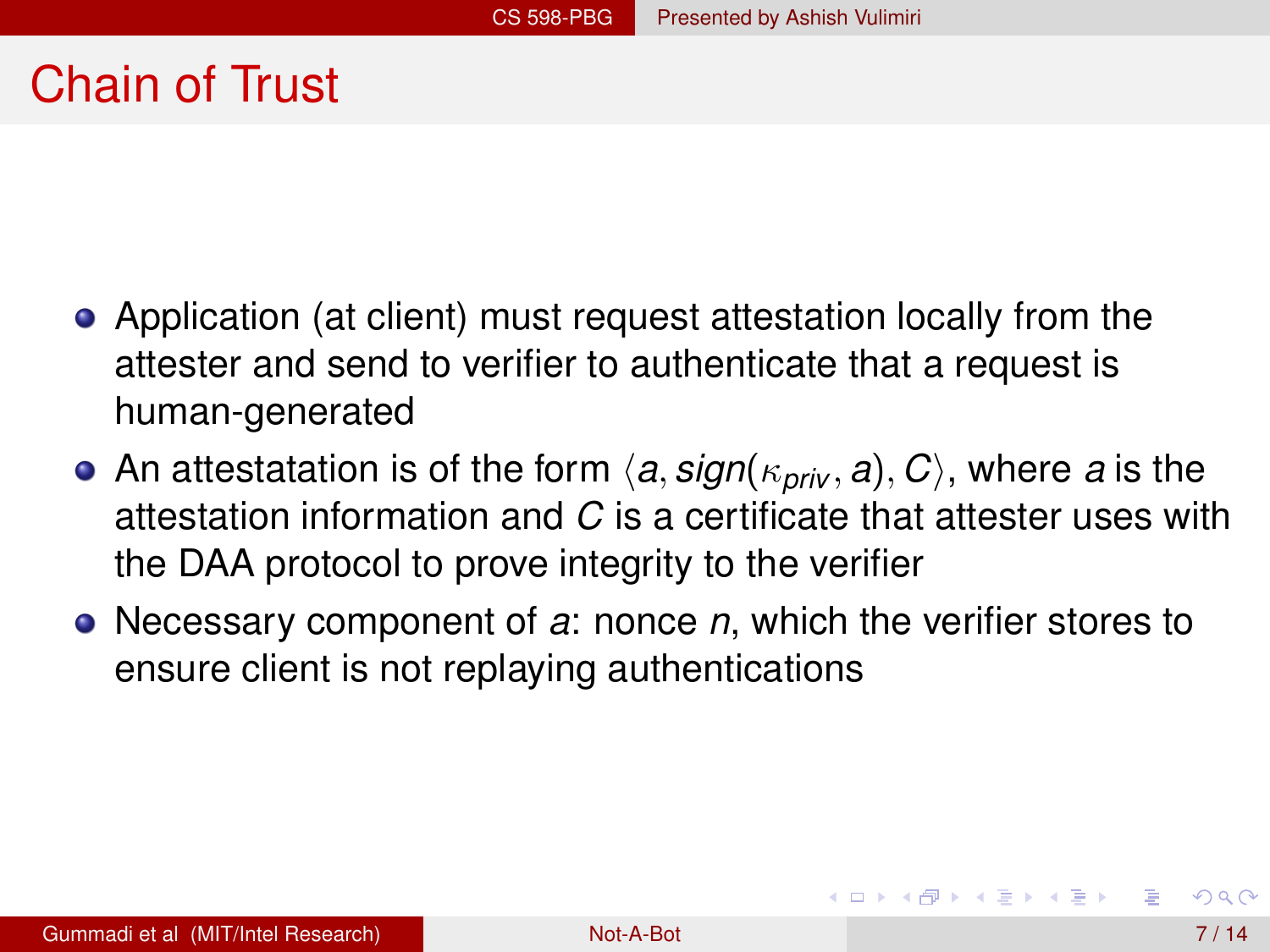# Attester Operation

- Request is considered human-generated if it occurs within h∆*m*, ∆*<sup>k</sup>* i distance of a mouse/keyboard click, where the ∆ parameters are application specific
- Attestation may either include time since last mouse click/keypress directly, or merely state an upper-bound on them (the first leaks some timing information which may be significant)
- Choice left to application
- Attestation information *a* is  $\langle d, n, \delta_m, \delta_k \rangle$ , where *d* is a digest of the message (e.g. e-mail, HTTP GET/POST etc), *n* is the nonce used to ensure client cannot replay attestations,  $\delta$  is timing information

K ロ ▶ K 個 ▶ K 重 ▶ K 重 ▶ …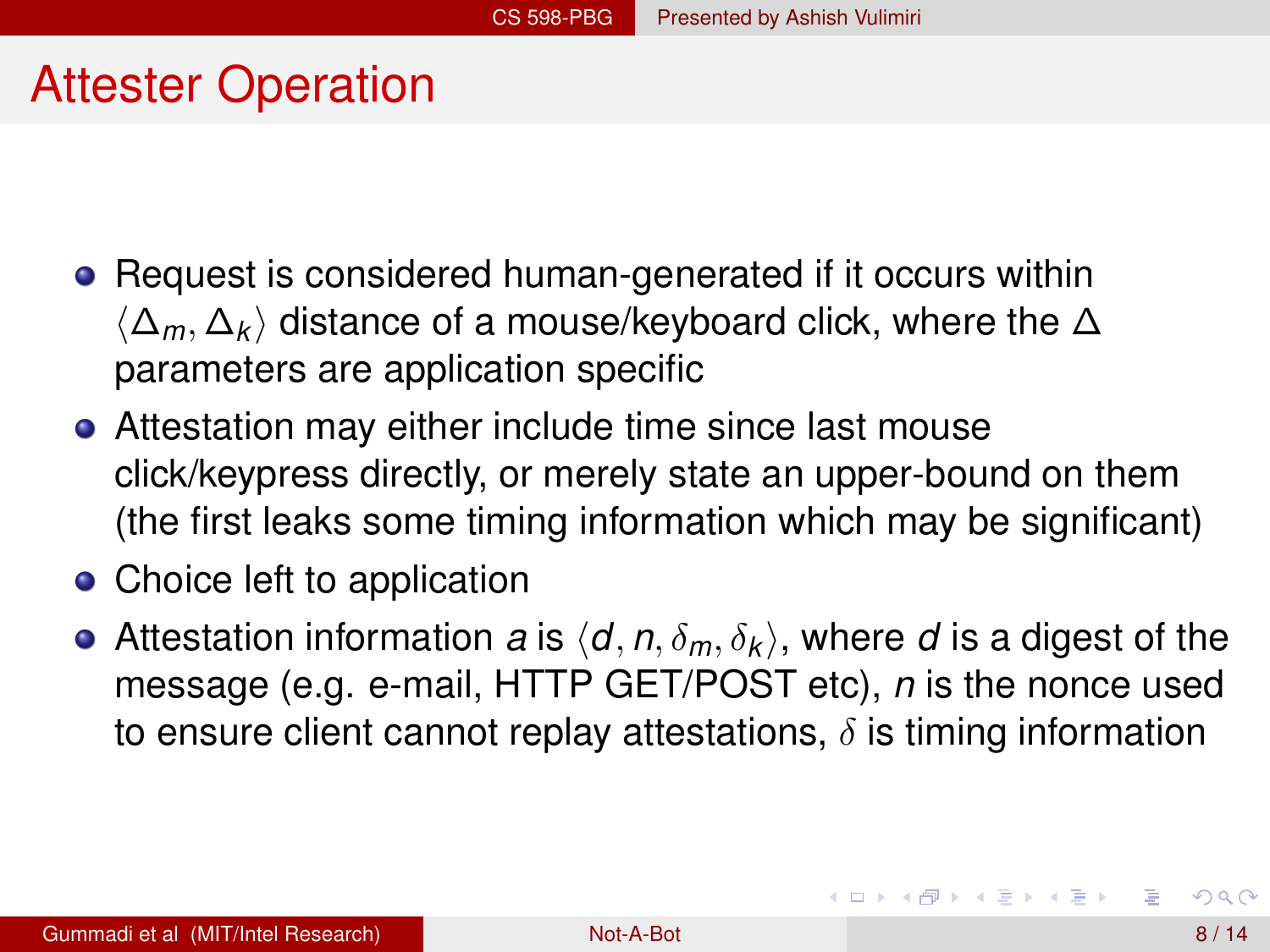#### Verifier Operation Spam

- In attestation, entire message is hashed: including sender, recipient, timestamp and content
- Server stores nonces for a month
- Together, these two factors severely restrict replayability: spammer can reuse authentication only after a month (only one replay per authenticated email)
- **•** But because timestamp is also hashed, it can't be changed. Server will reject even this lone replayed email as too old.

<span id="page-19-0"></span>イロト イ押 トイラト イラト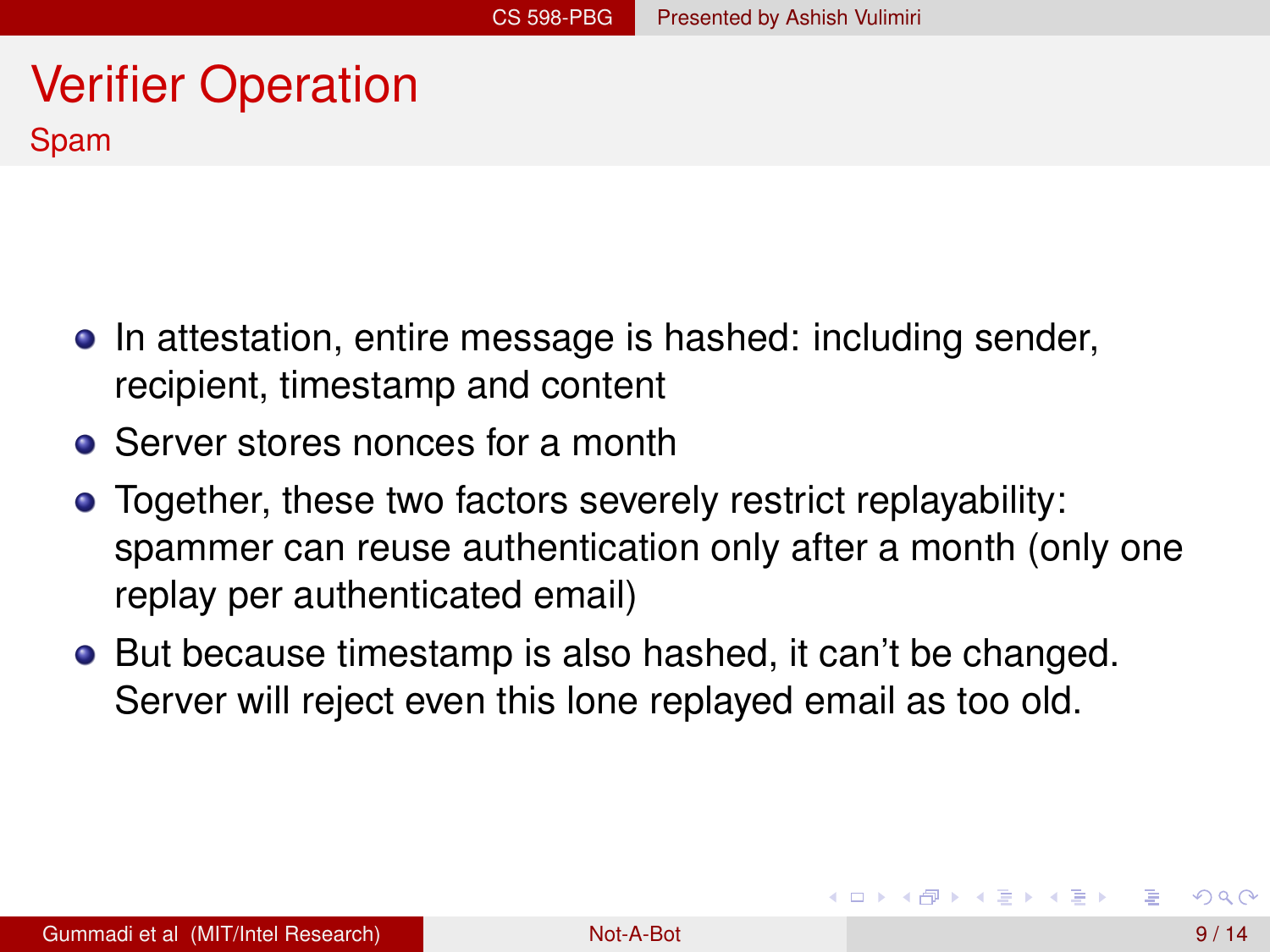## Verifier Operation Spam

<span id="page-20-0"></span>

Additional notes:

- For mailing lists, auth sent to each email address in the "To:" field
- Offline mode: store an auth when user clicks "Send", hold it until connected to the network
- Script mode: similar to offline mode. User manually authorizes a certain number of human-authentications [w](#page-19-0)[he](#page-21-0)[n](#page-19-0) [w](#page-20-0)[ri](#page-21-0)[tin](#page-0-0)[g](#page-29-0) [a](#page-0-0) [sc](#page-29-0)[rip](#page-0-0)[t](#page-29-0)  $000$

Gummadi et al (MIT/Intel Research) [Not-A-Bot](#page-0-0) 10 / 14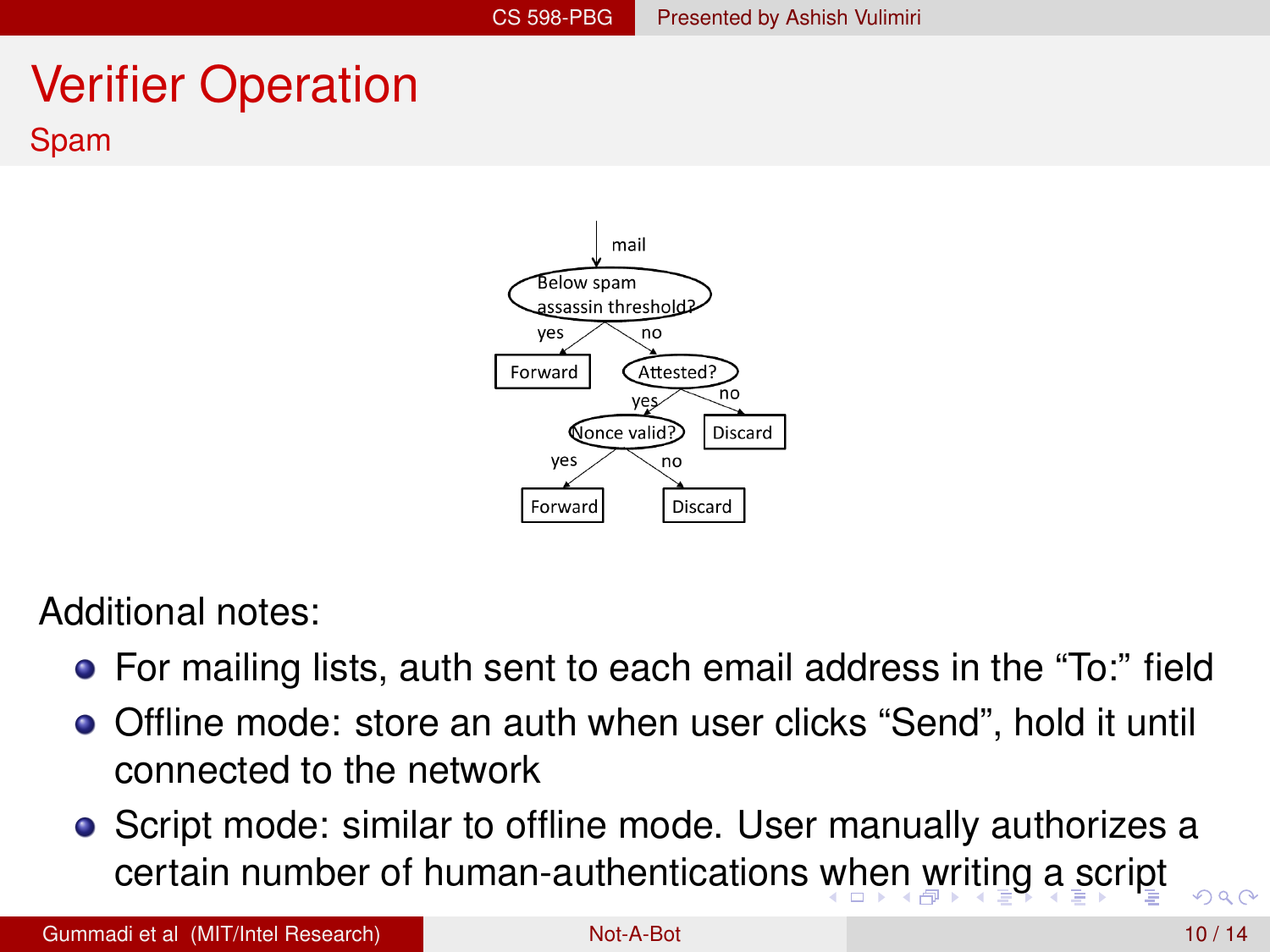#### Verifier Operation DDoS/Click Fraud

- Browser sends authentication for document root (e.g. "http://www.example.com/")
- Server stores auth for 10 minutes
- In this time, the authentication also grants access to any embedded links/documents
- Note: unlike with e-mail, incentive structure is asymmetric. Much more useful to website owners/content providers than to users

<span id="page-21-0"></span> $\mathcal{A}$   $\overline{\mathcal{B}}$   $\rightarrow$   $\mathcal{A}$   $\overline{\mathcal{B}}$   $\rightarrow$   $\mathcal{A}$   $\overline{\mathcal{B}}$   $\rightarrow$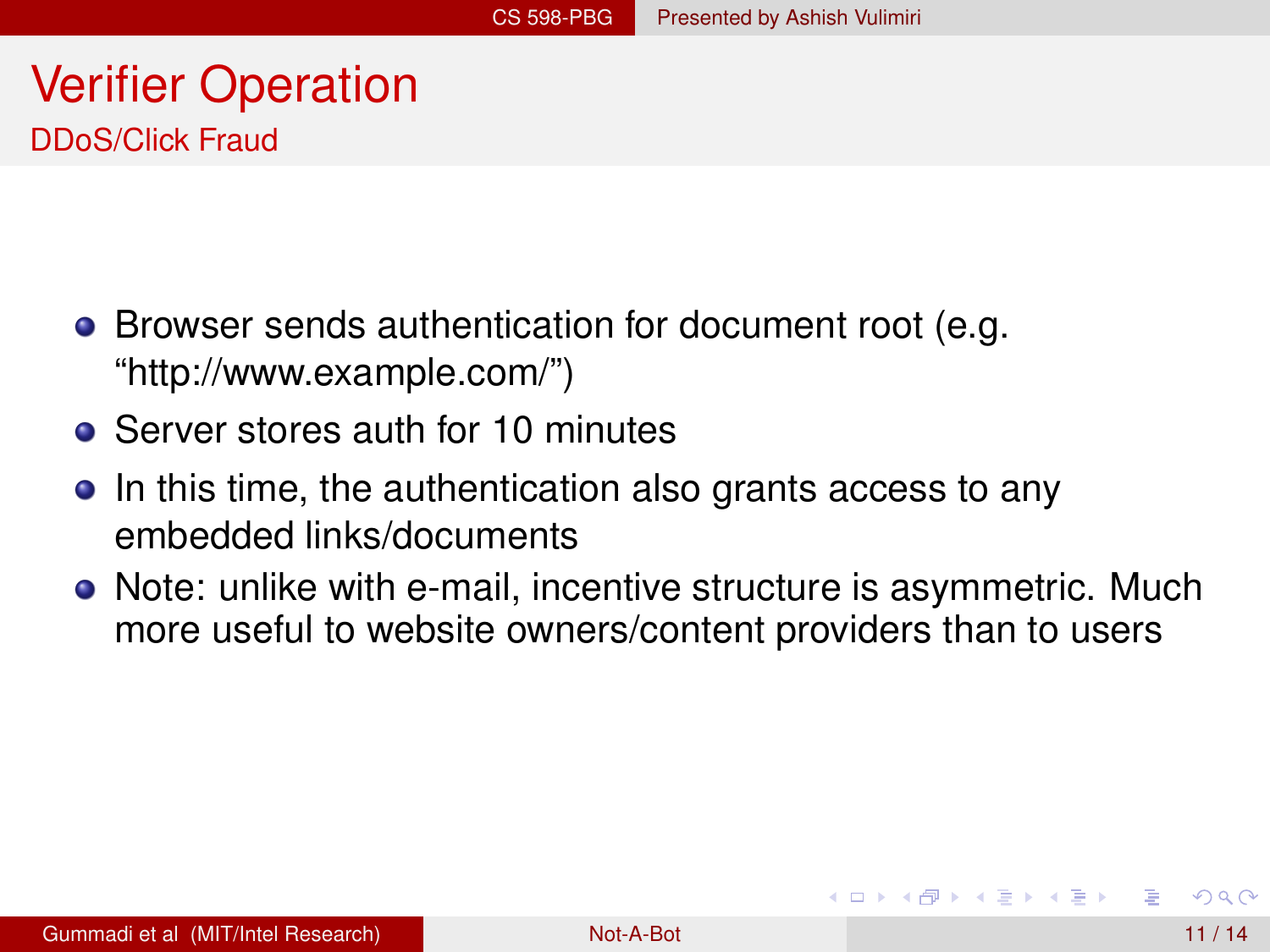#### Verifier Operation DDoS/Click Fraud

- Browser sends authentication for document root (e.g. "http://www.example.com/")
- Server stores auth for 10 minutes
- In this time, the authentication also grants access to any embedded links/documents
- Note: unlike with e-mail, incentive structure is asymmetric. Much more useful to website owners/content providers than to users
	- Authors suggest that verifiers push attesters onto users through other means, for example browser toolbars

( ロ ) ( *同* ) ( ヨ ) ( ヨ )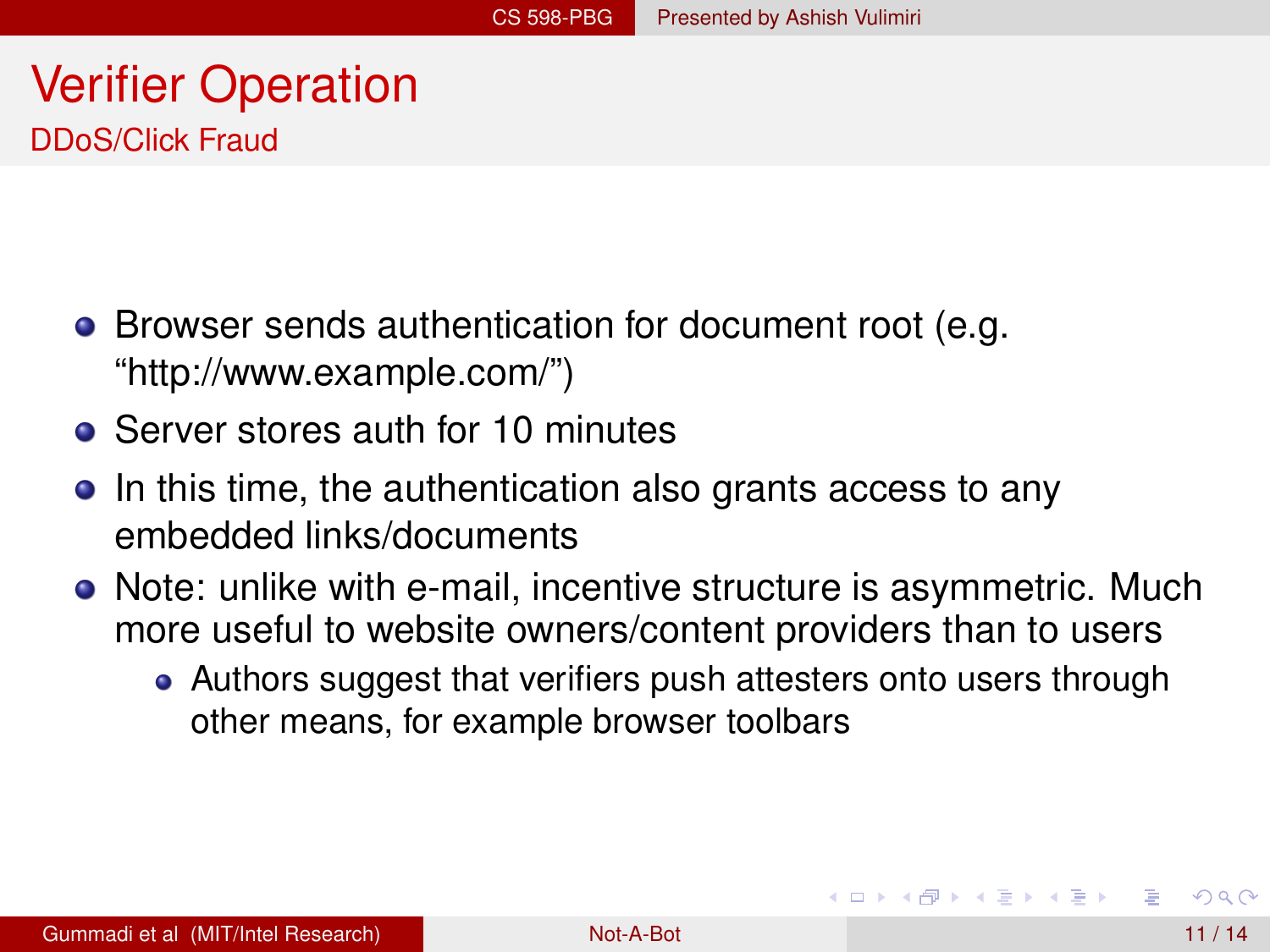# Experimental Evaluation

#### Spam

- Client: reduced false negatives in inbox from 1.5% to 0.15%, false positives from 0.08% to 0%
- Server: of all spam traffic, 8% was attested as human-originated

#### DDoS

- 11% of all DDoS requests attested as human-originated
- **•** Click-fraud
	- 13% of all click-fraud traffic attested as human-originated

 $\mathcal{A}$   $\overline{\mathcal{B}}$   $\rightarrow$   $\mathcal{A}$   $\overline{\mathcal{B}}$   $\rightarrow$   $\mathcal{A}$   $\overline{\mathcal{B}}$   $\rightarrow$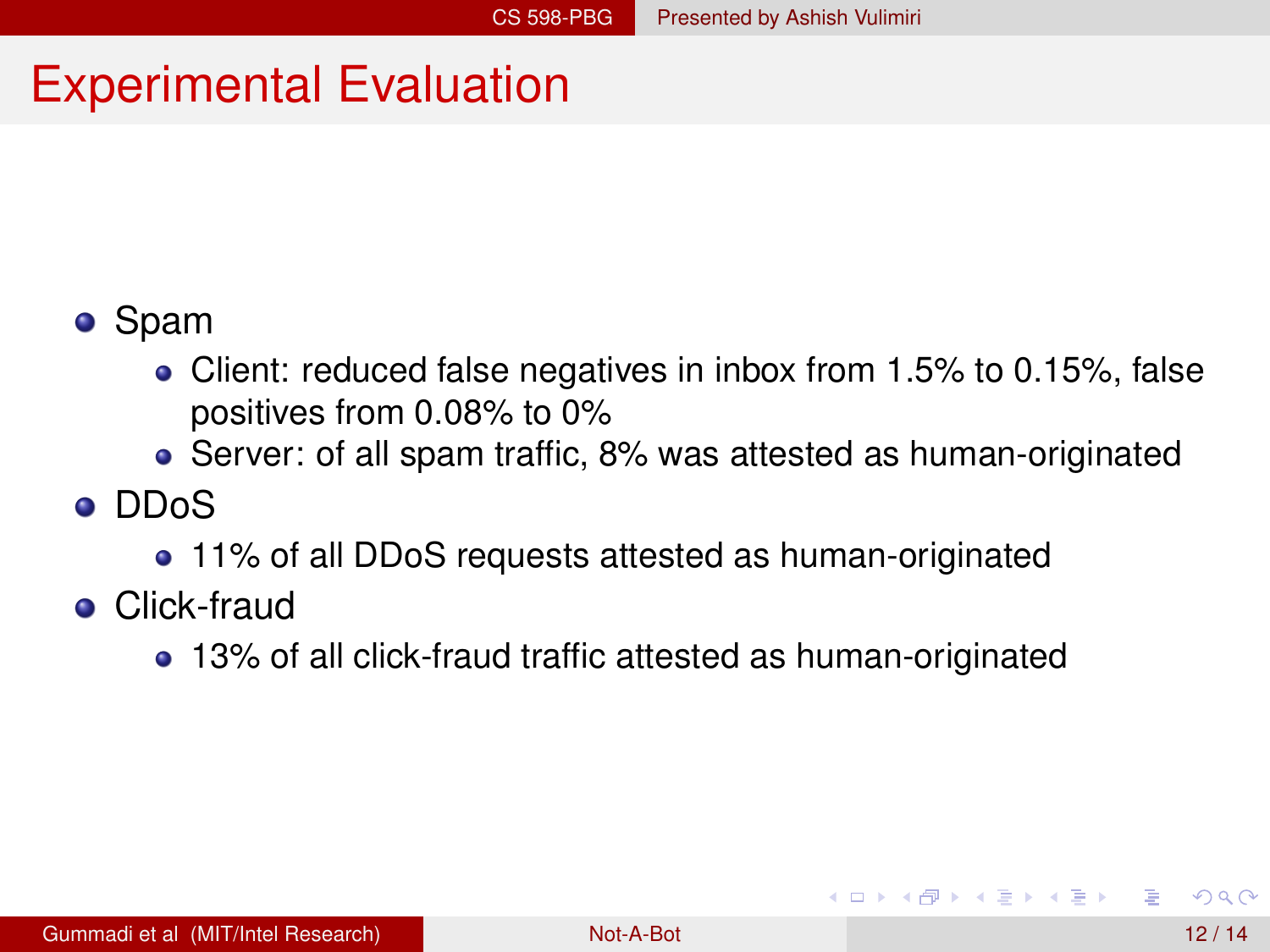重

メロトメ 御 トメ ミトメ ミト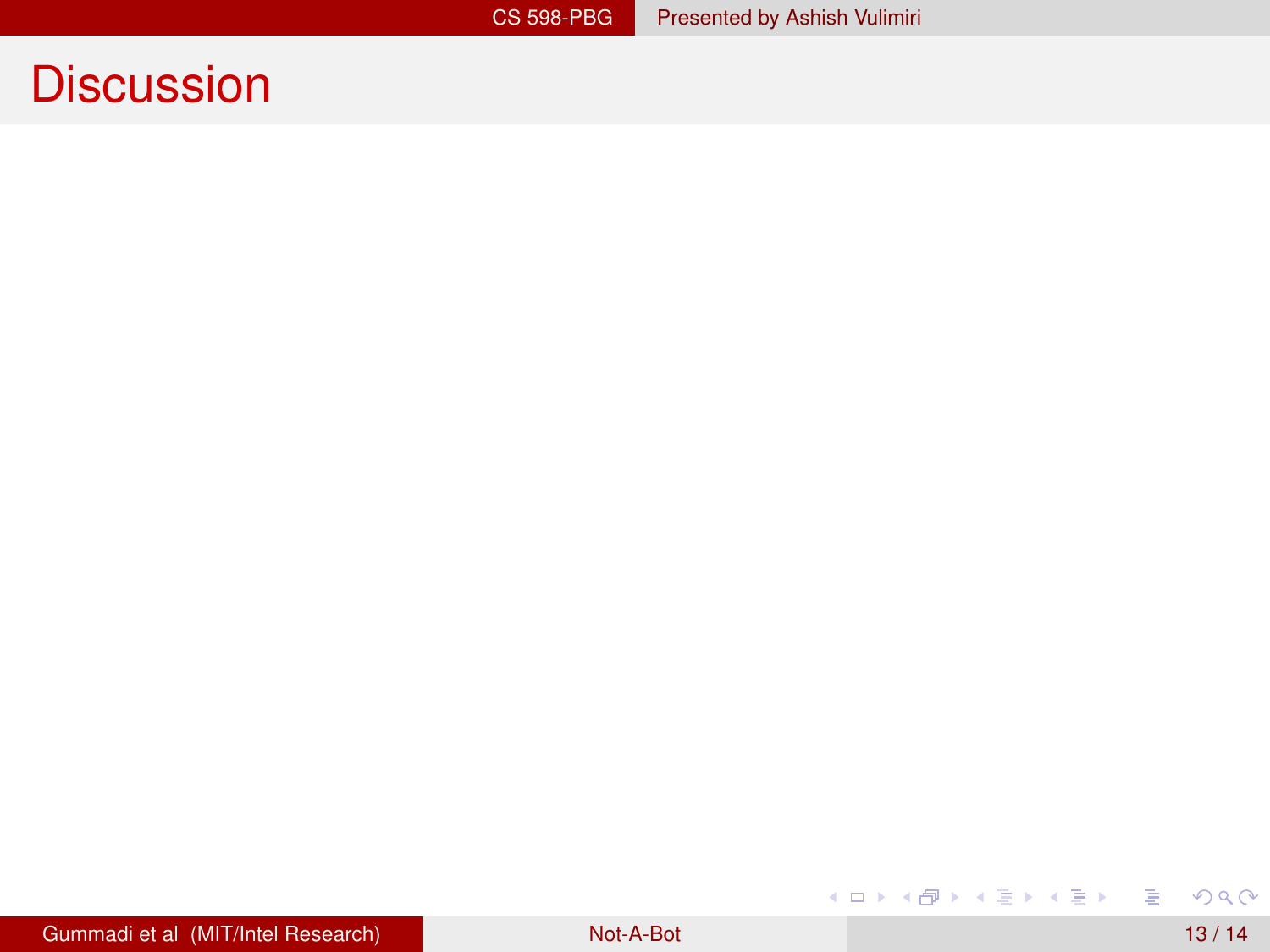What else (apart from non-human origin) characterizes botnet requests?

活

K ロ × K 御 × K 唐 × K 唐 × 1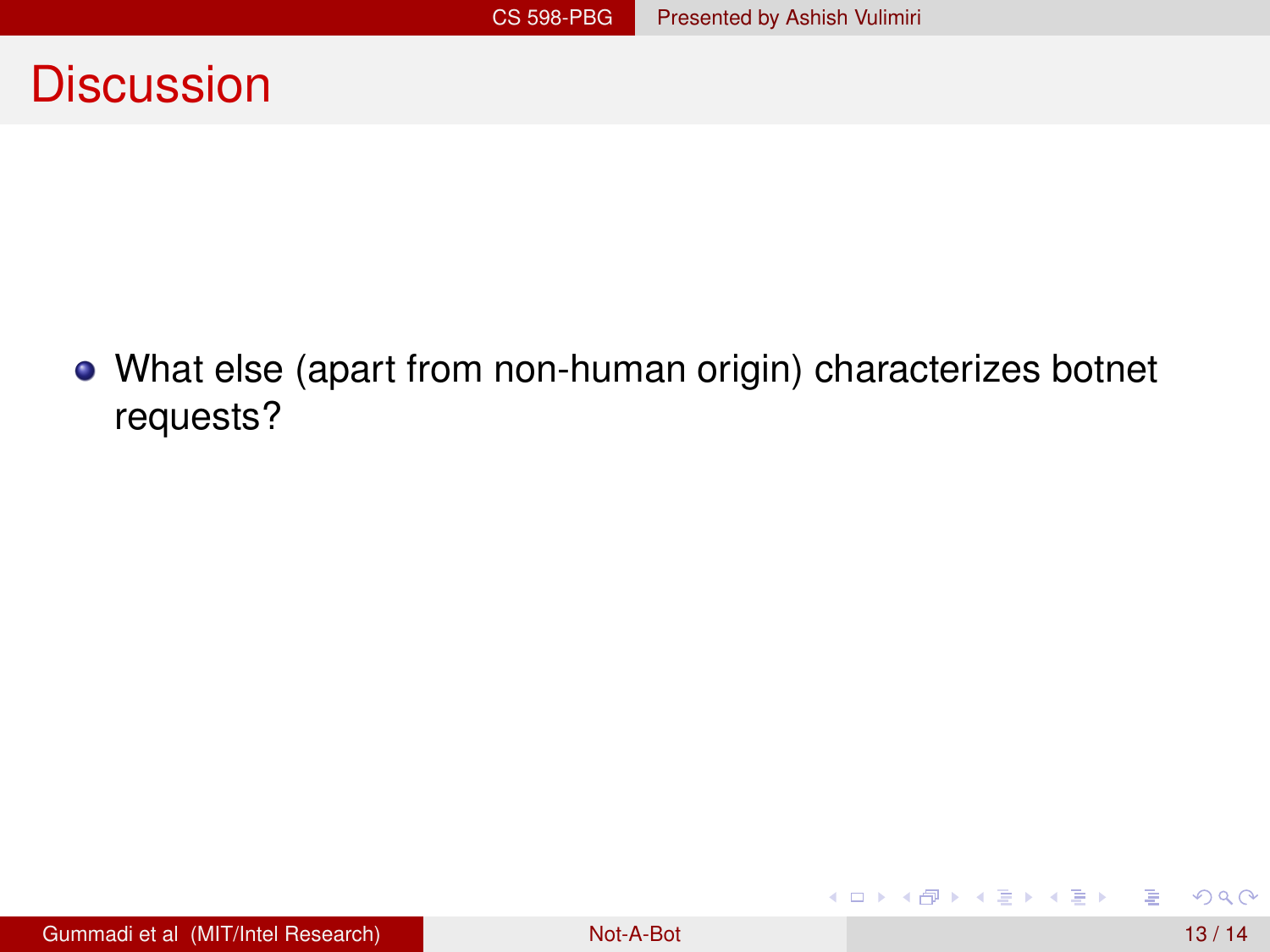- What else (apart from non-human origin) characterizes botnet requests?
- Better human-identification algorithm?

Þ

イロト イ押 トイラト イラト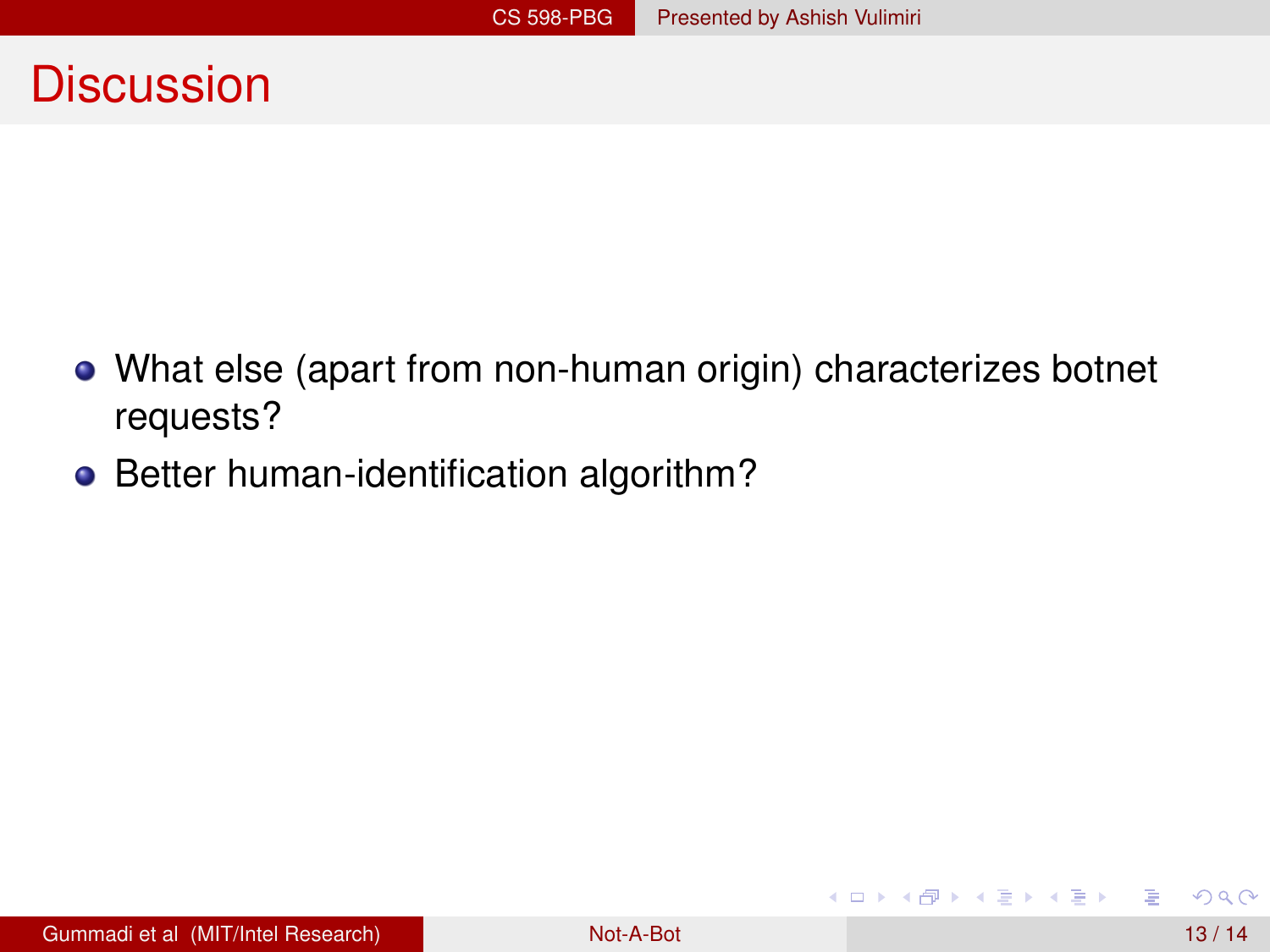- What else (apart from non-human origin) characterizes botnet requests?
- Better human-identification algorithm?
- How reasonable is it to assume hardware safety?

4 0 8  $\overline{AB}$ 

**REPAREM**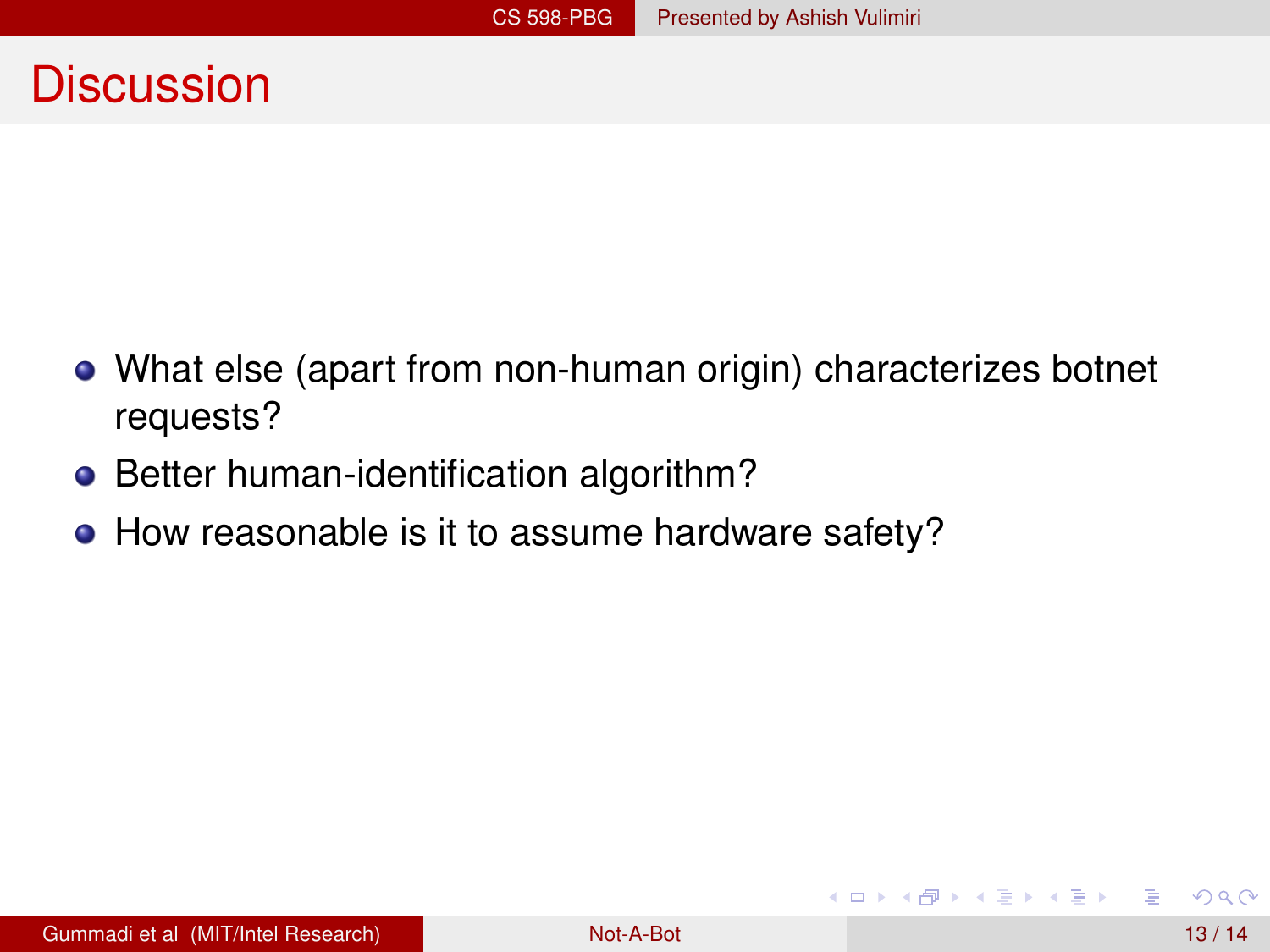- What else (apart from non-human origin) characterizes botnet requests?
- Better human-identification algorithm?
- How reasonable is it to assume hardware safety?
- Trusted computing issues

4 00 10

A R

医单位 医单位